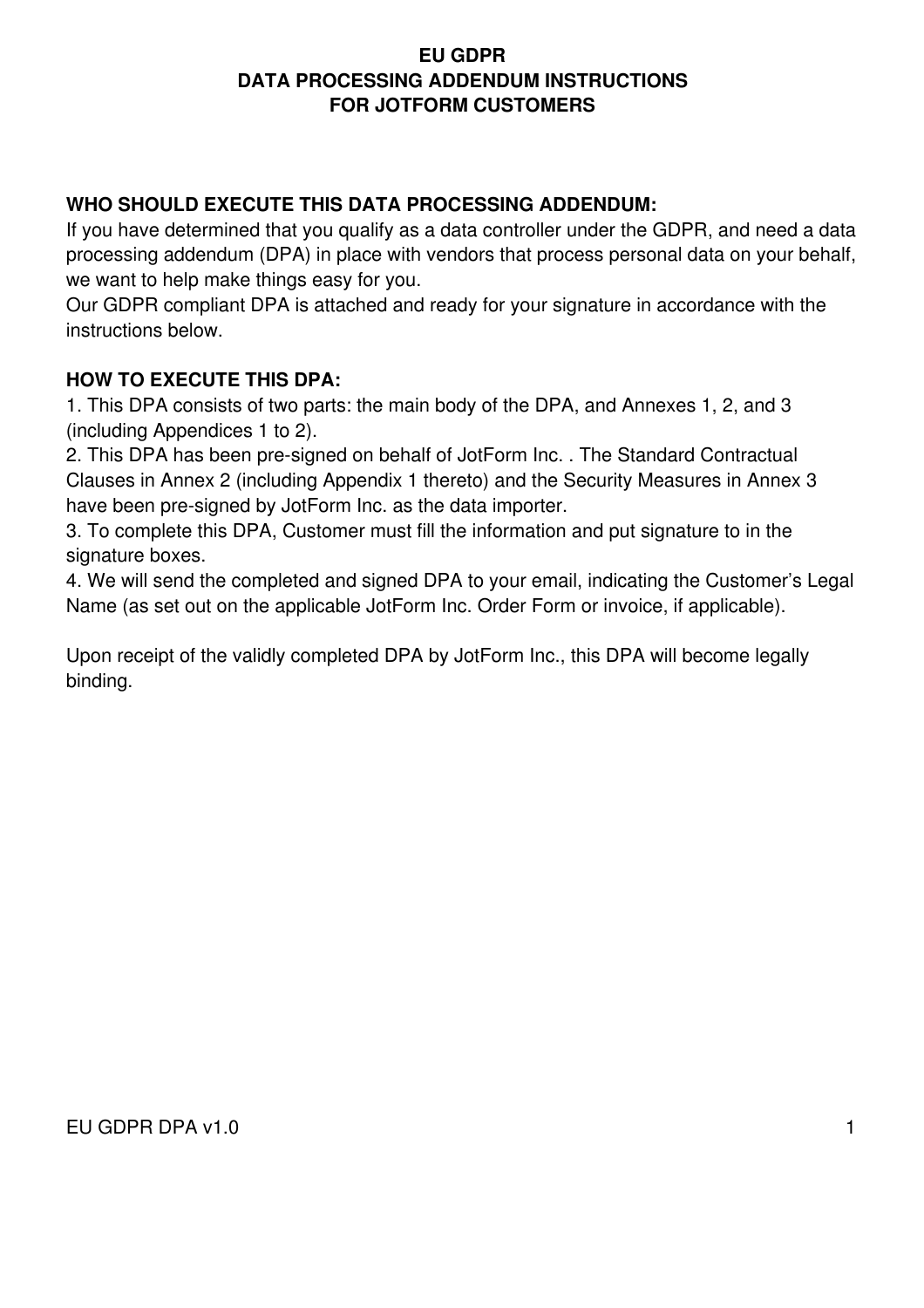### **EU GDPR DATA PROCESSING ADDENDUM (Version March 2018)**

This Data Processing Addendum ("**DPA**"), forms part of the Enterprise Subscription Agreement, JotForm Inc. Terms of Use (available at www.jotform.com/help/8-Terms-of-Use), or other written or electronic agreement, by and between JotForm Inc. ("**JotForm**") and the undersigned customer of JotForm ("**Customer**") for certain optimization, security, and/or other website services (collectively, the "**Service**") provided by JotForm (the "**Main Agreement**"). All capitalized terms not defined herein shall have the meanings set forth in the Main Agreement. Each of Customer and JotForm may be referred to herein as a "**party**" and together as the "**parties**."

In connection with the Service, the parties anticipate that JotForm may process outside of the European Economic Area ("**EEA**") and United Kingdom, certain Personal Data in respect of which the Customer or any member of the Customer Group may be a data controller under applicable EU Data Protection Laws.

The parties have agreed to enter into this DPA in order to ensure that adequate safeguards are put in place with respect to the protection of such Personal Data as required by EU Data Protection Laws.

# **HOW TO EXECUTE THIS DPA:**

1. This DPA consists of two parts: the main body of the DPA, and Annexes 1, 2, and 3 (including Appendices 1 to 2).

2. This DPA has been pre-signed on behalf of JotForm Inc. . The Standard Contractual Clauses in Annex 2 (including Appendix 1 thereto) and the Security Measures in Annex 3 have been pre-signed by JotForm Inc. as the data importer.

3. To complete this DPA, Customer must fill the information and put signature to in the signature boxes.

4. We will send the completed and signed DPA to your email, indicating the Customer's Legal Name (as set out on the applicable JotForm Inc. Order Form or invoice, if applicable).

Upon receipt of the validly completed DPA by JotForm Inc., this DPA will become legally binding for parties.

# **HOW THIS DPA APPLIES**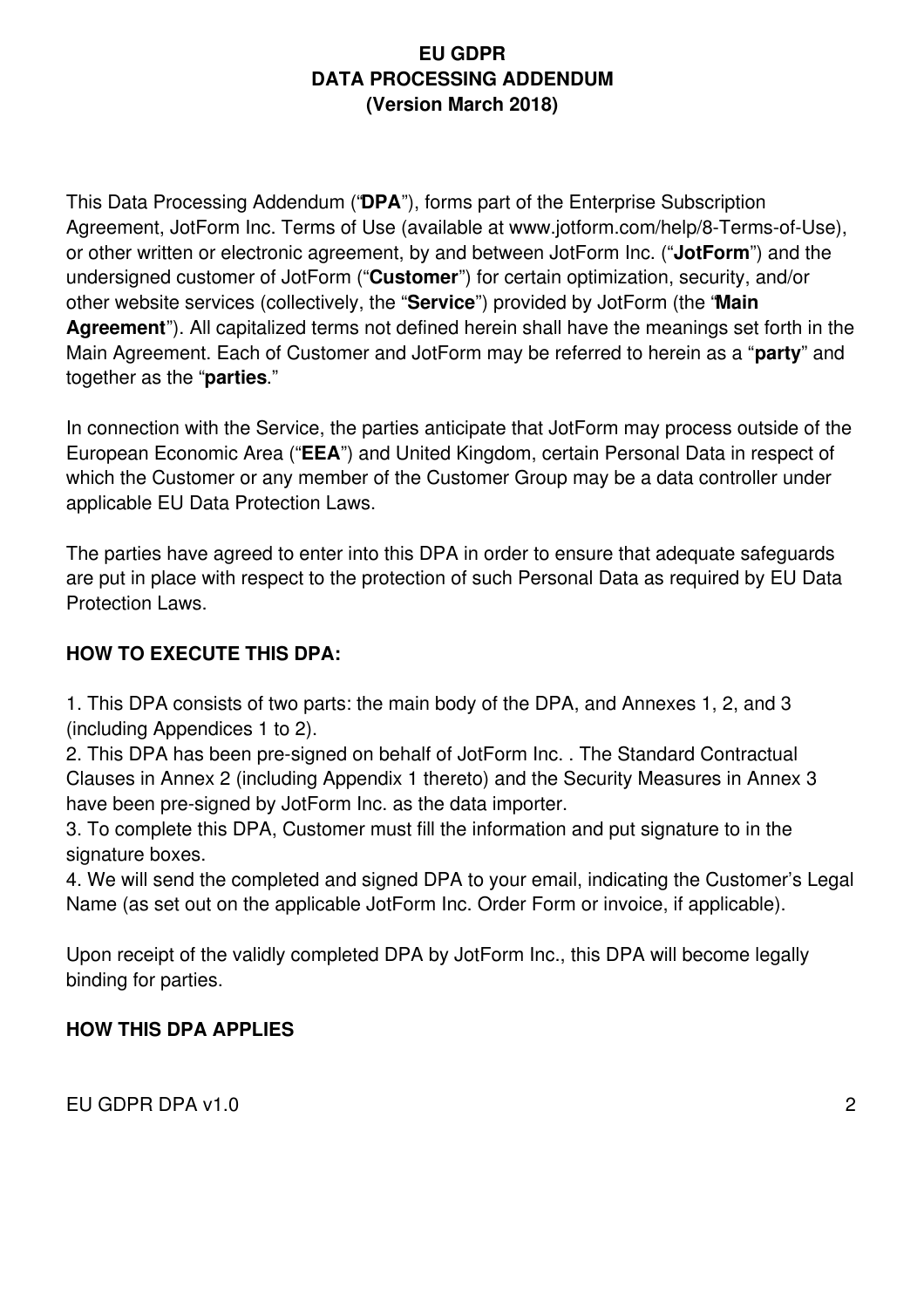This DPA is an addendum to and forms part of the Main Agreement. The Customer entity signing this DPA must be the same as the Customer entity party to the Main Agreement. If the Customer entity signing this DPA is not a party to the Main Agreement directly with JotForm, but is instead a customer indirectly via an authorized reseller of JotForm services, this DPA is not valid and is not legally binding. Such entity should contact the authorized reseller to discuss whether any amendment to its agreement with that reseller may be required.

# **DATA PROCESSING TERMS**

In the course of providing the Service to Customer pursuant to the Main Agreement, JotForm may Process Personal Data on behalf of Customer. JotForm agrees to comply with the following provisions with respect to any Personal Data submitted by or for Customer to JotForm or collected and processed by or for Customer using JotForm's services.

The parties agree that the obligations under this DPA that are specific to the GDPR shall not apply until the GDPR has come into full force and effect.

# 1. **Definitions**

1.1 The following definitions are used in this DPA:

a) "**Adequate Country**" means a country or territory that is recognized under EU Data Protection Laws as providing adequate protection for Personal Data;

b) "**Affiliate**" means, with respect to a party, any corporate entity that, directly or indirectly, Controls, is Controlled by, or is under Common Control with such party (but only for so long as such Control exists);

c) "**JotForm Group**" means JotForm and any of its Affiliates;

d) "**Customer Group**" means Customer and any of its Affiliates established and/or doing business in the EEA, or United Kingdom;

e) "**EU Data Protection Laws**" means all laws and regulations of the European Union, the European Economic Area, their member states, and the United Kingdom, applicable to the processing of Personal Data under the Main Agreement, including (where applicable) the GDPR;

f) "**GDPR**" means the General Data Protection Regulation (Regulation (EU) 2016/679 of the European Parliament and of the Council of 27 April 2016 on the protection of natural persons with regard to the processing of personal data and on the free-flow of data);

g) "**Personal Data**" means all data which is defined as 'personal data' under EU Data Protection Laws and to which EU Data Protection Laws apply and which is provided by the Customer to JotForm, and accessed, stored or otherwise processed by JotForm as a data processor as part of its provision of the Service to Customer; and

h) "**processing**", "**data controller**", "**data subject**", "**supervisory authority**" and "**data processor**" shall have the meanings ascribed to them in EU Data Protection Laws.

1.2 An entity "**Controls**" another entity if it: (a) holds a majority of the voting rights in it; (b) is a member or shareholder of it and has the right to remove a majority of its board of directors or equivalent managing body; (c) is a member or shareholder of it and controls alone or pursuant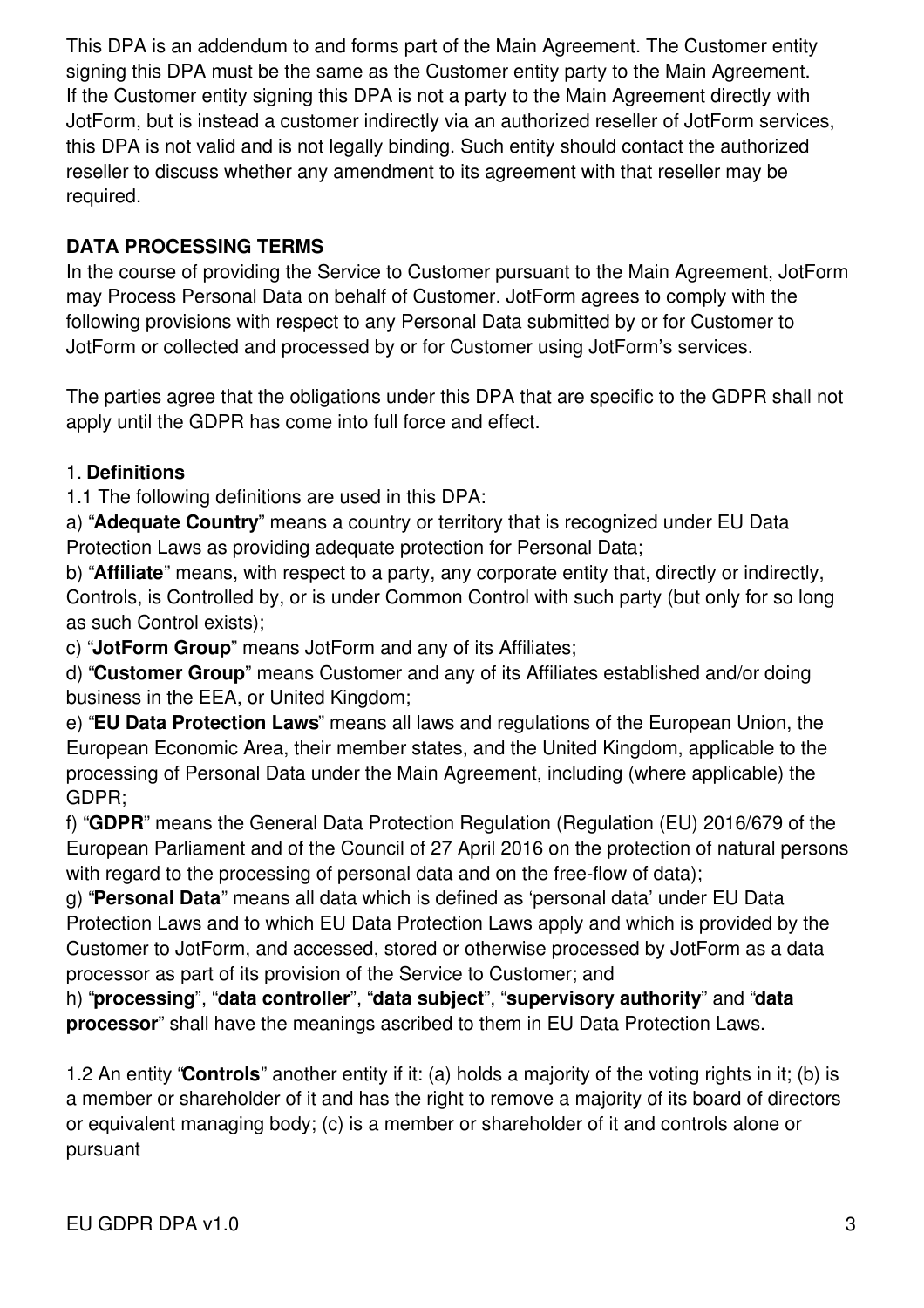to an agreement with other shareholders or members, a majority of the voting rights in it; or (d) has the right to exercise a dominant influence over it pursuant to its constitutional documents or pursuant to a contract; and two entities are treated as being in "Common Control" if either controls the other (directly or indirectly) or both are controlled (directly or indirectly) by the same entity.

# **2. Status of the parties**

2.1 The type of Personal Data processed pursuant to this DPA and the subject matter, duration, nature and purpose of the processing, and the categories of data subjects, are as described in Annex 1.

2.2 Each party warrants in relation to Personal Data that it will comply (and will procure that any of its personnel comply and use commercially reasonable efforts to procure that its subprocessors' comply), with EU Data Protection Laws. As between the parties, the Customer shall have sole responsibility for the accuracy, quality, and legality of Personal Data and the means by which the Customer acquired Personal Data.

2.3 In respect of the parties' rights and obligations under this DPA regarding the Personal Data, the parties hereby acknowledge and agree that the Customer is the data controller and JotForm is the data processor, and accordingly JotForm agrees that it shall process all Personal Data in accordance with its obligations pursuant to this DPA.

2.4 Where and to the extent that JotForm processes data which is defined as 'personal data' under EU Data Protection Laws as a data controller as set out in JotForm Privacy Policy available at https://www.jotform.com/privacy, JotForm will comply with applicable EU Data Protection Laws in respect of that processing.

2.5 Each party shall appoint an individual within its organization authorized to respond from time to time to enquiries regarding the Personal Data and each party shall deal with such enquiries promptly.

# **3. JotForm obligations**

3.1 With respect to all Personal Data, JotForm warrants that it shall:

(a) only process Personal Data in order to provide the Service, and shall act only in accordance with: (i) this DPA, (ii) the Customer's written instructions as represented by the Main Agreement and this DPA, and (iii) as required by applicable laws;

(b) as soon as reasonably practicable upon becoming aware, inform the Customer if, in JotForm's opinion, any instructions provided by the Customer under clause 3.1(a) infringe the GDPR;

(c) implement appropriate technical and organizational measures to ensure a level of security appropriate to the risks that are presented by the processing of Personal Data, in particular protection against accidental or unlawful destruction, loss, alteration, unauthorised disclosure of, or access to Personal Data. Such measures include, without limitation, the security measures set out in Annex 3;

(d) take reasonable steps to ensure that only authorized personnel have access to such Personal Data and that any persons whom it authorizes to have access to the Personal Data are under obligations of confidentiality;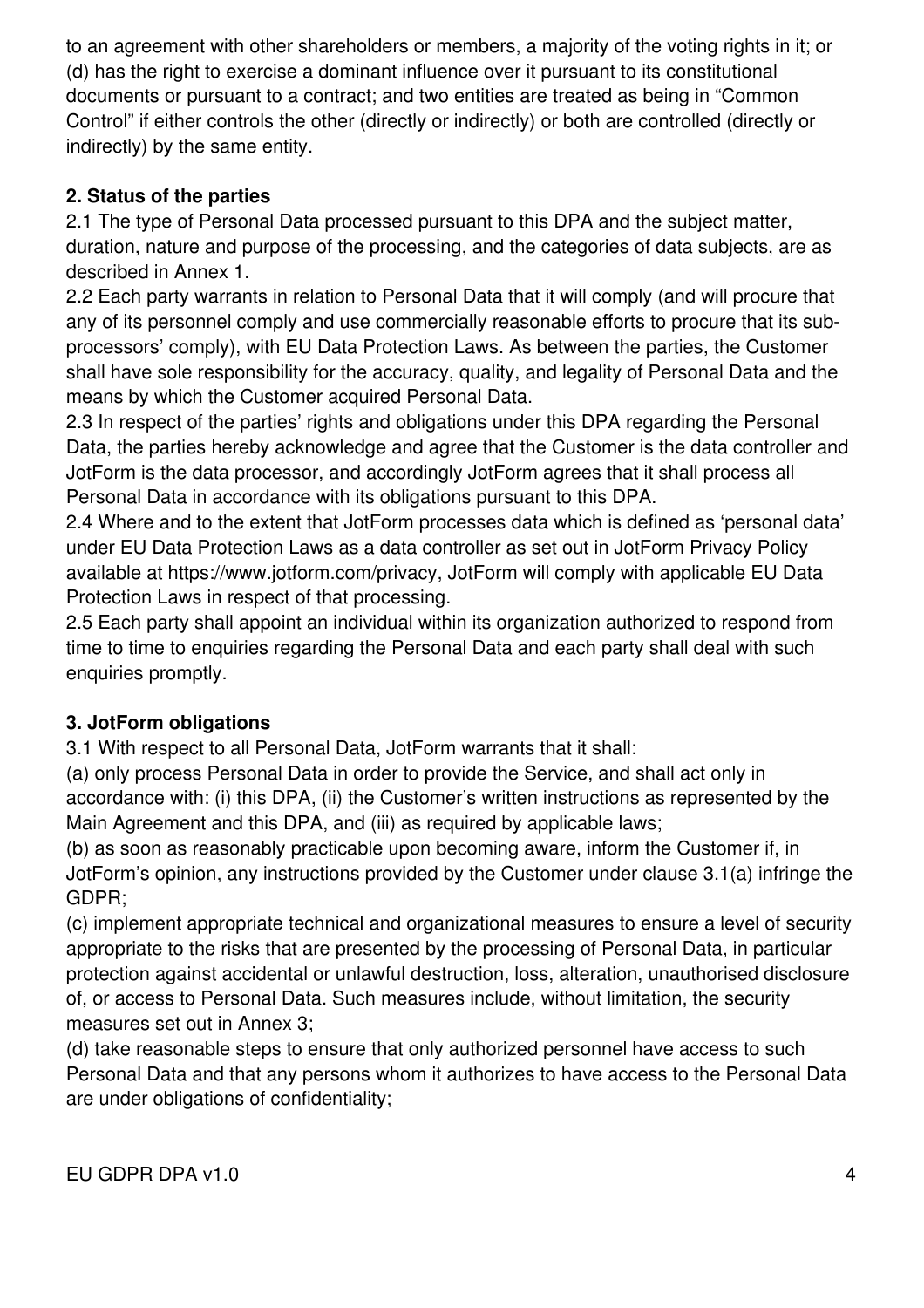(e) as soon as reasonably practicable upon becoming aware, notify the Customer of any breach of security leading to the protection against unauthorised or unlawful processing and accidental loss, alteration, unauthorised disclosure of, or access to, Personal Data transmitted, stored or otherwise processed by JotForm, its sub-processors, or any other identified or unidentified third party (a "**Security Breach**");

(f) promptly provide the Customer with reasonable cooperation and assistance in respect of a Security Breach and all reasonable information in JotForm's possession concerning such Security Breach insofar as it affects the Customer, including the following to the extent then known:

(i) the possible cause and consequences for the Data Subjects of the Security Breach;

(ii) the categories of Personal Data involved;

(iii) a summary of the possible consequences for the relevant data subjects;

(iv) a summary of the unauthorised recipients of the Personal Data; and

(v) the measures taken by JotForm to mitigate any damage and adverse effects;

(g) not make any public announcement about a Security Breach (a "**Breach Notice**") without the prior written consent of the Customer, unless required by applicable law;

(h) promptly notify the Customer if it receives a request from a data subject to access, rectify or erase that individual's Personal Data, or if a data subject objects to the processing of, or makes a data portability request in respect of, such Personal Data (each a "**Data Subject Request**"). JotForm shall not respond to a Data Subject Request without the Customer's prior written consent except to confirm that such request relates to the Customer, to which the Customer hereby agrees. To the extent that the Customer does not have the ability to address a Data Subject Request, then upon Customer's request JotForm shall provide reasonable assistance to the Customer to facilitate such Data Subject Request to the extent able and in line with applicable law. Customer shall cover all costs incurred by JotForm in connection with its provision of such assistance;

(i) other than to the extent required to comply with applicable law, as soon as reasonably practicable following termination or expiry of the Main Agreement or completion of the Service, JotForm will delete all Personal Data (including copies thereof) processed pursuant to this DPA;

j) taking into account the nature of processing and the information available to JotForm, provide such assistance to the Customer as the Customer reasonably requests in relation to JotForm's obligations under EU Data Protection Laws with respect to:

(i) data protection impact assessments (as such term is defined in the GDPR);

(ii) notifications to the supervisory authority under EU Data Protection Laws and/or

communications to data subjects by the Customer in response to any Security Breach; And (iii) the Customer's compliance with its obligations under the GDPR with respect to the security of processing; provided that the Customer shall cover all costs incurred by JotForm in connection with its provision of such assistance.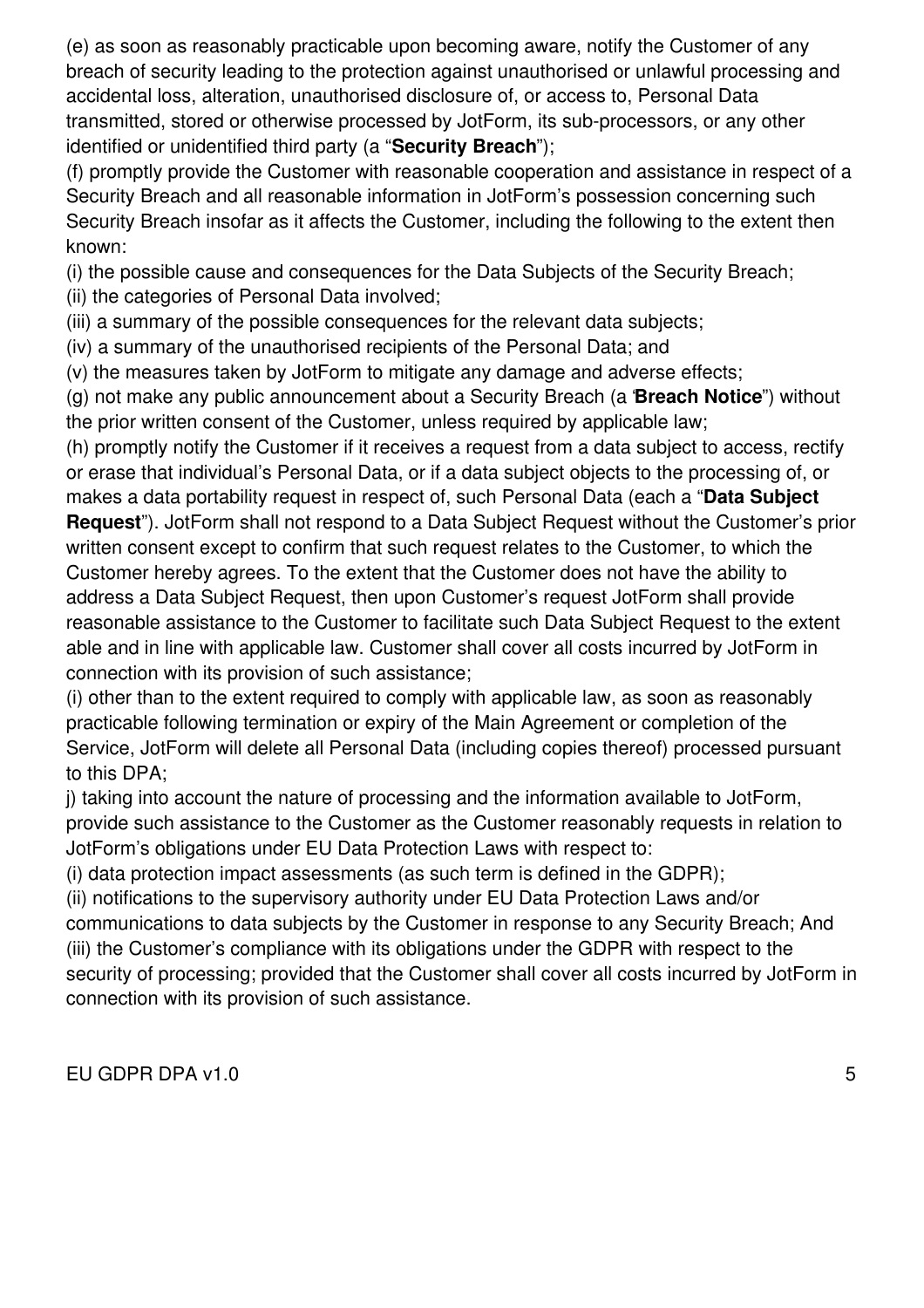### **4. Sub-processing**

4.1 The Customer grants a general authorization: (a) to JotForm to appoint third party data center operators, and outsourced marketing, business, engineering and customer support providers as sub-processors to support the performance of the Service.

4.2 JotForm have two sub-processors (a) Amazon Web Services, Inc., USA Data processing activities: Various activities including storage, computation, and backup of JotForm Service data. (b) Google, Inc., USA Data processing activities: Various activities including storage, computation, and backup of JotForm Service data. I. If the Customer has a reasonable objection to any new or replacement sub-processor, it shall notify JotForm of such objections in writing within ten (10) days of the notification and the parties will seek to resolve the matter in good faith. If JotForm is reasonably able to provide the Service to the Customer in accordance with the Main Agreement without using the sub-processor and decides in its discretion to do so, then the Customer will have no further rights under this clause 4.2 in respect of the proposed use of the sub-processor. If JotForm requires use of the subprocessor in its discretion and is unable to satisfy the Customer as to the suitability of the sub-processor or the documentation and protections in place between JotForm and the subprocessor within ninety (90) days from the Customer's notification of objections, the Customer may within thirty (30) days following the end of the ninety (90) day period referred to above, terminate the applicable Order Form and/or Insertion Orders with at least thirty (30) days written notice, solely with respect to the service(s) to which the proposed new subprocessor's processing of Personal Data relates. If the Customer does not provide a timely objection to any new or replacement sub-processor in accordance with this clause 4.2, the Customer will be deemed to have consented to the sub-processor and waived its right to object. JotForm may use a new or replacement sub-processor whilst the objection procedure in this clause 4.2 is in process.

4.3 JotForm will ensure that any sub-processor it engages to provide an aspect of the Service on its behalf in connection with this DPA does so only on the basis of a written contract which imposes on such subprocessor terms substantially no less protective of Personal Data than those imposed on JotForm in this DPA (the "**Relevant Terms**"). JotForm shall procure the performance by such sub-processor of the Relevant Terms and shall be liable to the Customer for any breach by such person of any of the Relevant Terms.

### **5. Audit and records**

5.1 JotForm shall, in accordance with EU Data Protection Laws, make available to the Customer such information in JotForm's possession or control as the Customer may reasonably request with a view to demonstrating JotForm's compliance with the obligations of data processors under EU Data Protection Law in relation to its processing of Personal Data. 5.2 The Customer may exercise its right of audit under EU Data Protection Laws in relation to Personal Data, through JotForm providing:

(a) an audit report not older than eighteen (18) months, prepared by an independent external auditor demonstrating that JotForm's technical and organizational measures are sufficient and in accordance with an accepted industry audit standard; and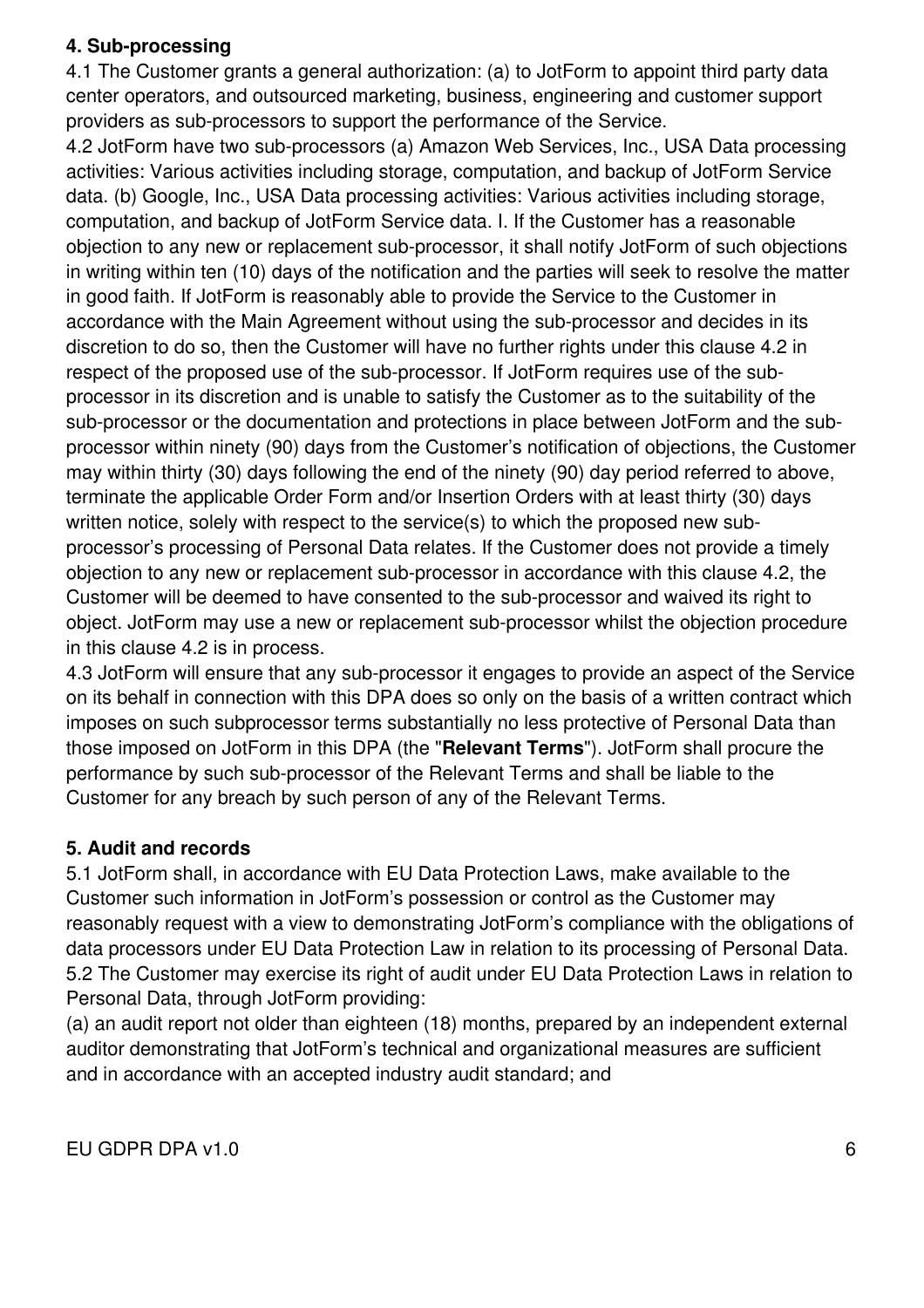b) additional information in JotForm's possession or control to an EU supervisory authority when it requests or requires additional information in relation to the processing of Personal Data carried out by JotForm under this DPA.

# **6. Data transfers**

6.1 To the extent any processing of Personal Data by JotForm takes place in any country outside the EEA (except if in an Adequate Country), the parties agree that the standard contractual clauses approved by the EU authorities under EU Data Protection Laws and set out in Annex 2 will apply in respect of that processing, and JotForm will comply with the obligations of the 'data importer' in the standard contractual clauses and the Customer will comply with the obligations of the 'data exporter'.

6.2 The Customer acknowledges and accepts that the provision of the Service under the Main Agreement may require the processing of Personal Data by sub-processors in countries outside the EEA.

6.3 If, in the performance of this DPA, JotForm transfers any Personal Data to a subprocessor located outside of the EEA (without prejudice to clause 4), JotForm shall in advance of any such transfer ensure that a legal mechanism to achieve adequacy in respect of that processing is in place, such as:

(a) the requirement for JotForm to execute or procure that the sub-processor execute to the benefit of the Customer standard contractual clauses approved by the EU authorities under EU Data Protection Laws and set out in Annex 2;

(b) the requirement for the sub-processor to be certified under the EU-U.S. Privacy Shield Framework; or

(c) the existence of any other specifically approved safeguard for data transfers (as recognised under EU Data Protection Laws) and/or a European Commission finding of adequacy.

6.4 The following terms shall apply to the standard contractual clauses set out in Annex 2: (a) The Customer may exercise its right of audit under clause 5.1(f) of the standard

contractual clauses as set out in, and subject to the requirements of, clause 5.2 of this DPA; and

(b) JotForm may appoint sub-processors as set out, and subject to the requirements of, clauses 4 and 6.3 of this DPA.

# **7. General**

7.1 This DPA is without prejudice to the rights and obligations of the parties under the Main Agreement which shall continue to have full force and effect. In the event of any conflict between the terms of this DPA and the terms of the Main Agreement, the terms of this DPA shall prevail so far as the subject matter concerns the processing of Personal Data. 7.2 JotForm's liability under or in connection with this DPA (including under the standard contractual clauses set out in Annex 3) is subject to the limitations on liability contained in the Main Agreement.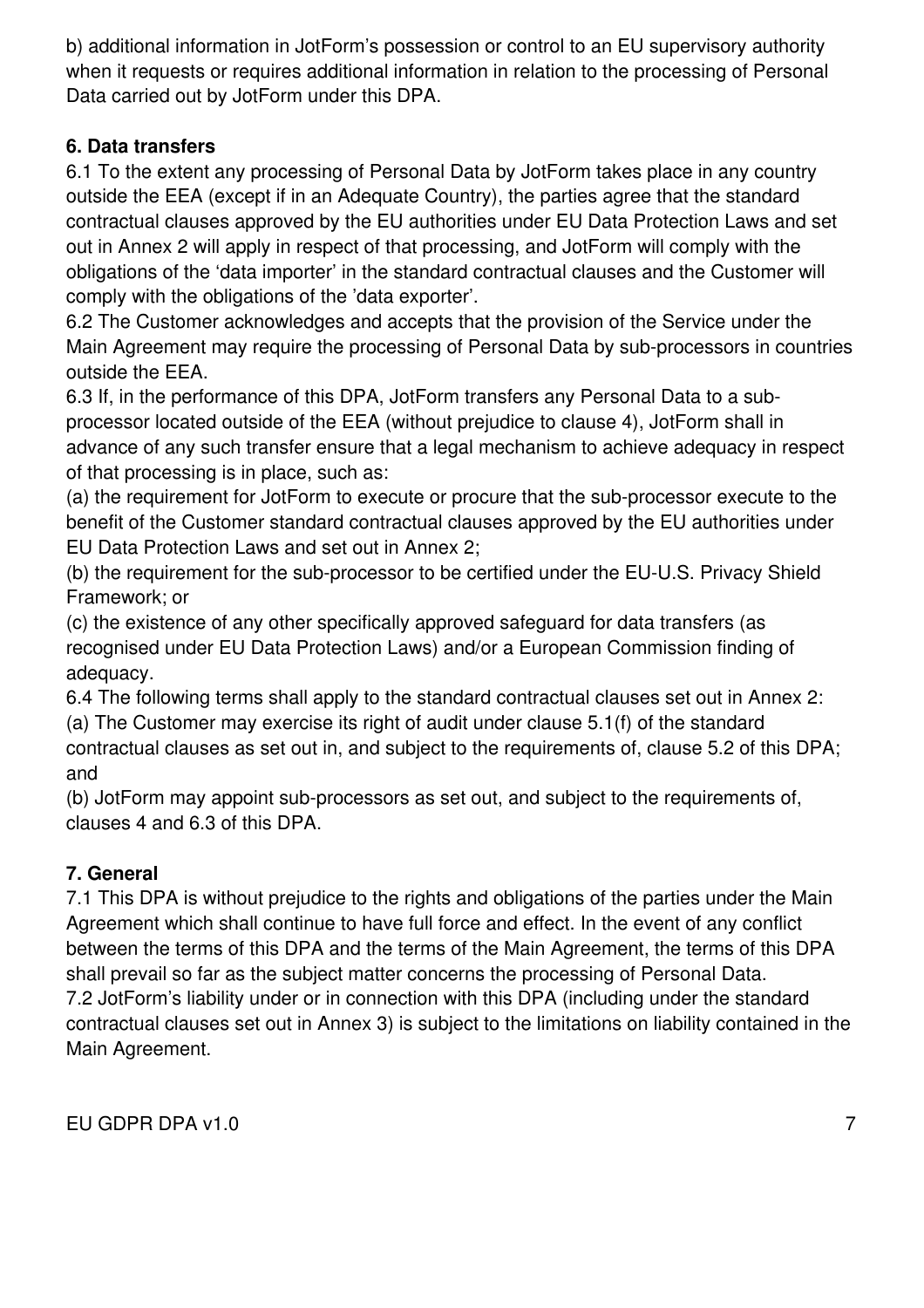7.3 This DPA does not confer any third-party beneficiary rights, it is intended for the benefit of the parties hereto and their respective permitted successors and assigns only, and is not for the benefit of, nor may any provision hereof be enforced by, any other person.

7.4 This DPA and any action related thereto shall be governed by and construed in accordance with the laws of the State of California, without giving effect to any conflicts of laws principles. The parties consent to the personal jurisdiction of, and venue in, the courts of San Francisco, California.

7.5 This DPA is the final, complete and exclusive agreement of the parties with respect to the subject matter hereof and supersedes and merges all prior discussions and agreements between the parties with respect to such subject matter. Other than in respect of statements made fraudulently, no other representations or terms shall apply or form part of this DPA. No modification of, amendment to, or waiver of any rights under the DPA will be effective unless in writing and signed by an authorized signatory of each party. This DPA may be executed in counterparts, each of which shall be deemed to be an original, but all of which, taken together, shall constitute one and the same agreement. Each person signing below represents and warrants that he or she is duly authorized and has legal capacity to execute and deliver this DPA. Each party represents and warrants to the other that the execution and delivery of this DPA, and the performance of such party's obligations hereunder, have been duly authorized and that this DPA is a valid and legally binding agreement on each such party, enforceable in accordance with its terms.

| Saddles 'n Arts |                                               | JOTFORM, INC.  |                                                           |
|-----------------|-----------------------------------------------|----------------|-----------------------------------------------------------|
| BY              | $27$ where                                    | BY             | AG Aytekin Tank<br>CEO, Jotzem Inc                        |
| <b>NAME</b>     | Karin Däubler                                 | <b>NAME</b>    | <b>Aytekin Tank</b>                                       |
| <b>TITLE</b>    | Owner                                         | <b>TITLE</b>   | CEO                                                       |
| <b>ADDRESS</b>  | Volkhardtsmühle 1<br>Berglen<br>Germany 73663 | <b>ADDRESS</b> | 111 Pine St. Suite 1815<br>San Francisco<br>CA 94111, USA |
| <b>DATE</b>     | May 23, 2018                                  | <b>DATE</b>    | May 23, 2018                                              |
| <b>EMAIL</b>    | contact@saddlesnarts.com                      |                |                                                           |

IN WITNESS WHEREOF, the parties have each caused this DPA to be signed and delivered by its duly authorized representative.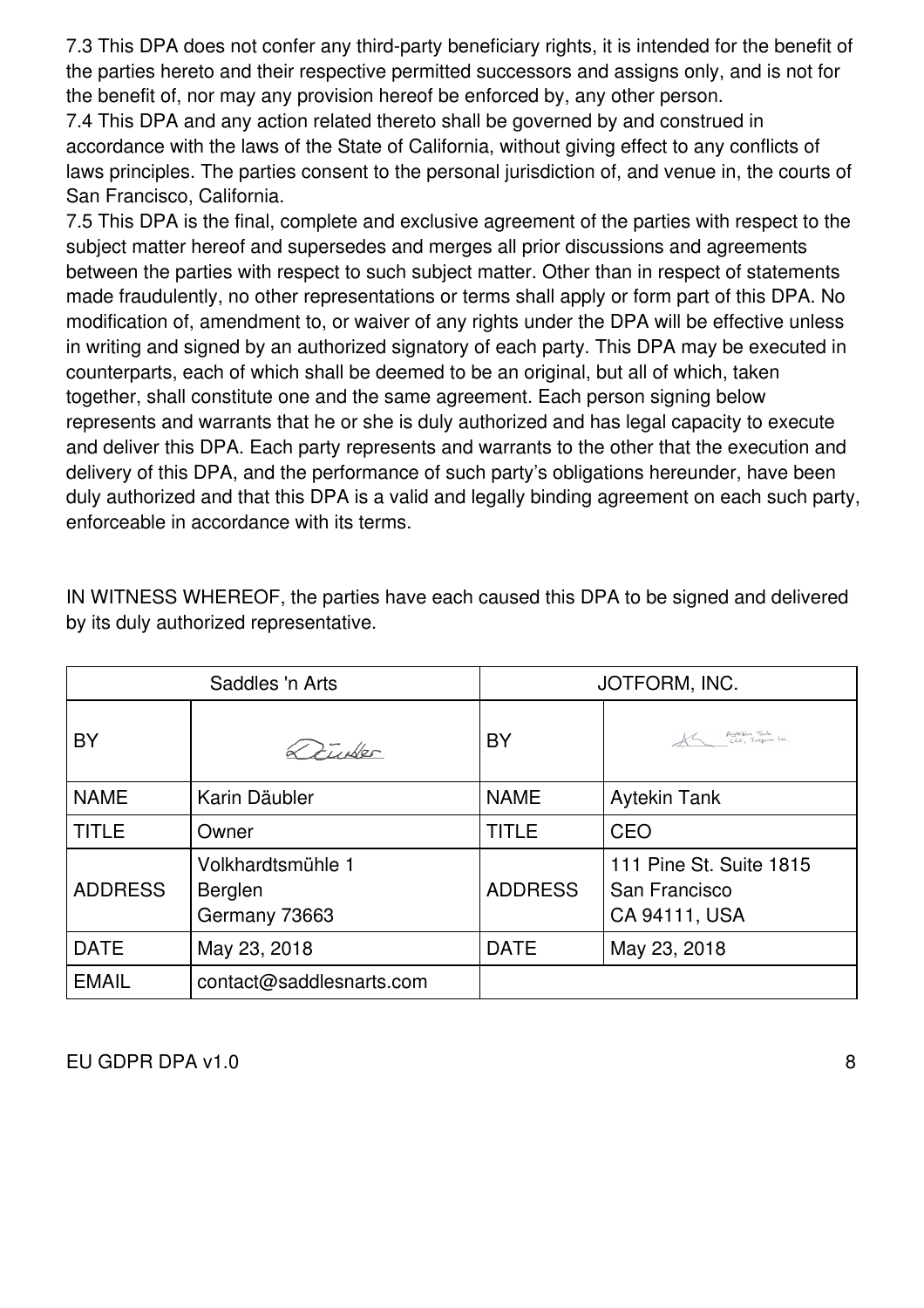### **Annex 1 Details of the Personal Data and processing activities**

(a) The personal data comprises: in relation to visitors of the Customer's online properties identification data, professional life data, personal life data, connection data, or localization data (including IP addresses). Customer, its online visitors and/or other partners may also upload content to Customer's online properties which may include personal data and special categories of data, the extent of which is determined and controlled by the Customer in its sole discretion. Such special categories of data include, but may not be limited to, information revealing racial or ethnic origins, political opinions, religious or philosophical beliefs, tradeunion membership, and the processing of data concerning an individual's health or sex life. (b) The duration of the processing will be: until the earliest of (i) expiry/termination of the Main Agreement, or (ii) the date upon which processing is no longer necessary for the purposes of either party performing its obligations under the Main Agreement (to the extent applicable);

(c) The processing will comprise: Processing necessary to provide the Service to Customer, pursuant to the Main Agreement ;

(d) The purpose(s) of the processing is/ are: necessary for the provision of the Service;

(e) Personal data may concern the following data subjects:

• Prospective customers, customers, resellers, referrers, business partners, and vendors of the Customer (who are natural persons);

• Employees or contact persons of the Customer's prospective customers, customers, resellers, referrers, sub-processors, business partners, and vendors (who are natural persons);

• Employees, agents, advisors, and freelancers of the Customer (who are natural persons); and/or

• Natural persons authorized by the Customer to use the Service.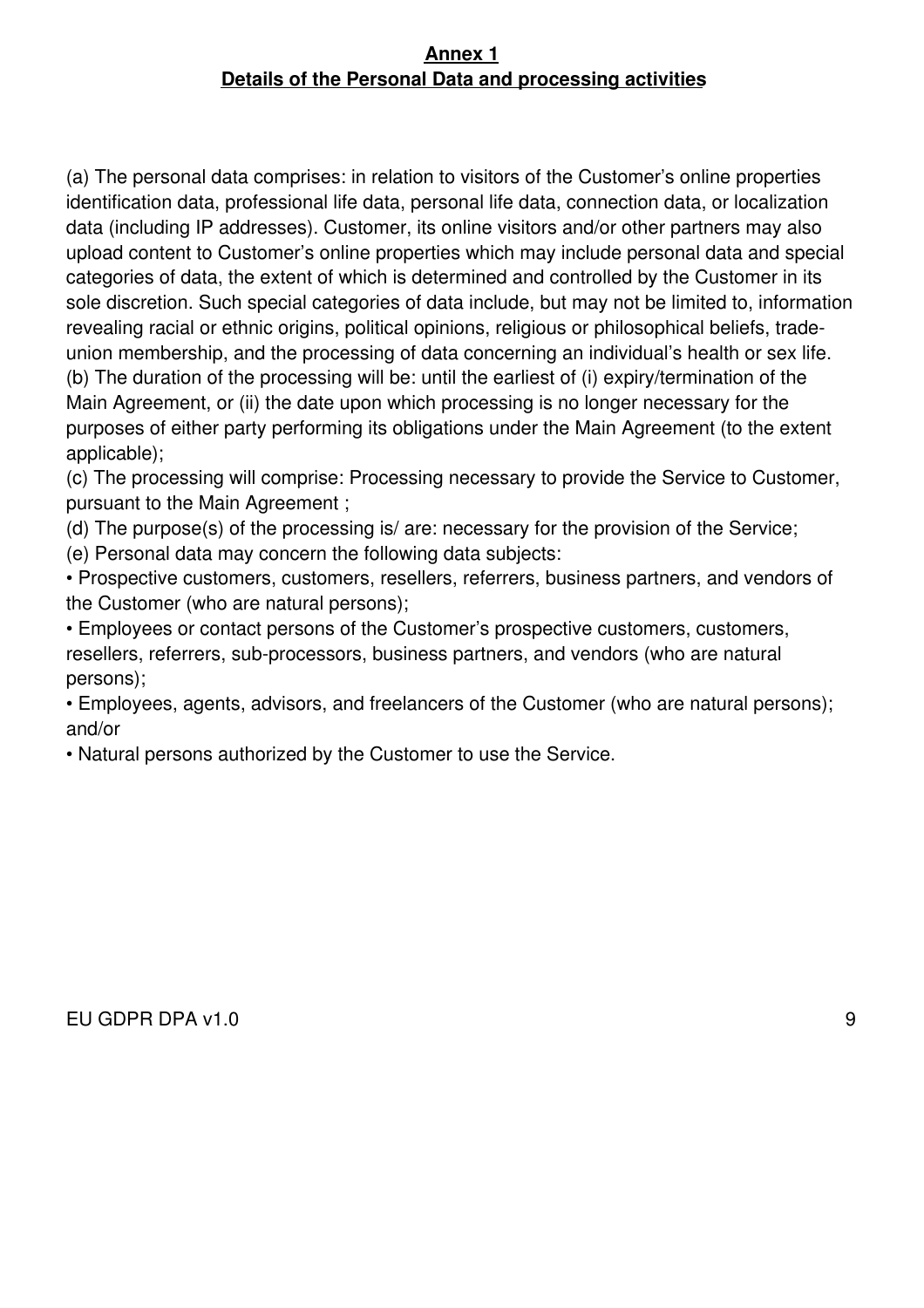# **Annex 2 2010 EU Model clauses extracted from 2010/87/EU Annex EU Standard Contractual Clauses for the transfer of personal data to data processors established in third countries which do not ensure an adequate level of data protection -----------------------------------------------------------------------------------------------------------------------**

**------**

#### **INTRODUCTION**

Both parties have agreed on the following Contractual Clauses (the "**Clauses**") in order to adduce adequate safeguards with respect to the protection of privacy and fundamental rights and freedoms of individuals for the transfer by the data exporter to the data importer of the personal data specified in Appendix 1.

### **AGREED TERMS**

#### **1. Definitions**

For the purposes of the Clauses:

a) "**personal data**", "**special categories of data**", "**process/processing**", "**controller**", "**processor**", "**data subject**" and "**supervisory authority**" shall have the same meaning as in EU Data Protection Laws 95/46/EC of the European Parliament and of the Council of 24 October 1995 on the protection of individuals with regard to the processing of personal data and on the free movement of such data;

b) the "**data exporter**" means the entity who transfers the personal data;

c) the "**data importer**" means the processor who agrees to receive from the data exporter personal data intended for processing on his behalf after the transfer in accordance with his instructions and the terms of the Clauses and who is not subject to a third country's system ensuring adequate protection within the meaning of Article 25(1) of EU Data Protection Laws 95/46/EC;

d) the "**sub-processor**" means any processor engaged by the data importer or by any other subprocessor of the data importer who agrees to receive from the data importer or from any other subprocessor of the data importer personal data exclusively intended for processing activities to be carried out on behalf of the data exporter after the transfer in accordance with his instructions, the terms of the Clauses and the terms of the written subcontract;

e) the "Applicable Laws" means (a) European Union or Member State laws with respect to any Company Personal Data in respect of which any Company Group Member is subject to EU Data Protection Laws; and (b) any other applicable law with respect to any Company Personal Data in respect of which any Company Group Member is subject to any other Data Protection Laws; and

f) "**technical and organisational security measures**" means those measures aimed at protecting personal data against accidental or unlawful processing or accidental loss, alteration, unauthorised disclosure or access, in particular where the processing involves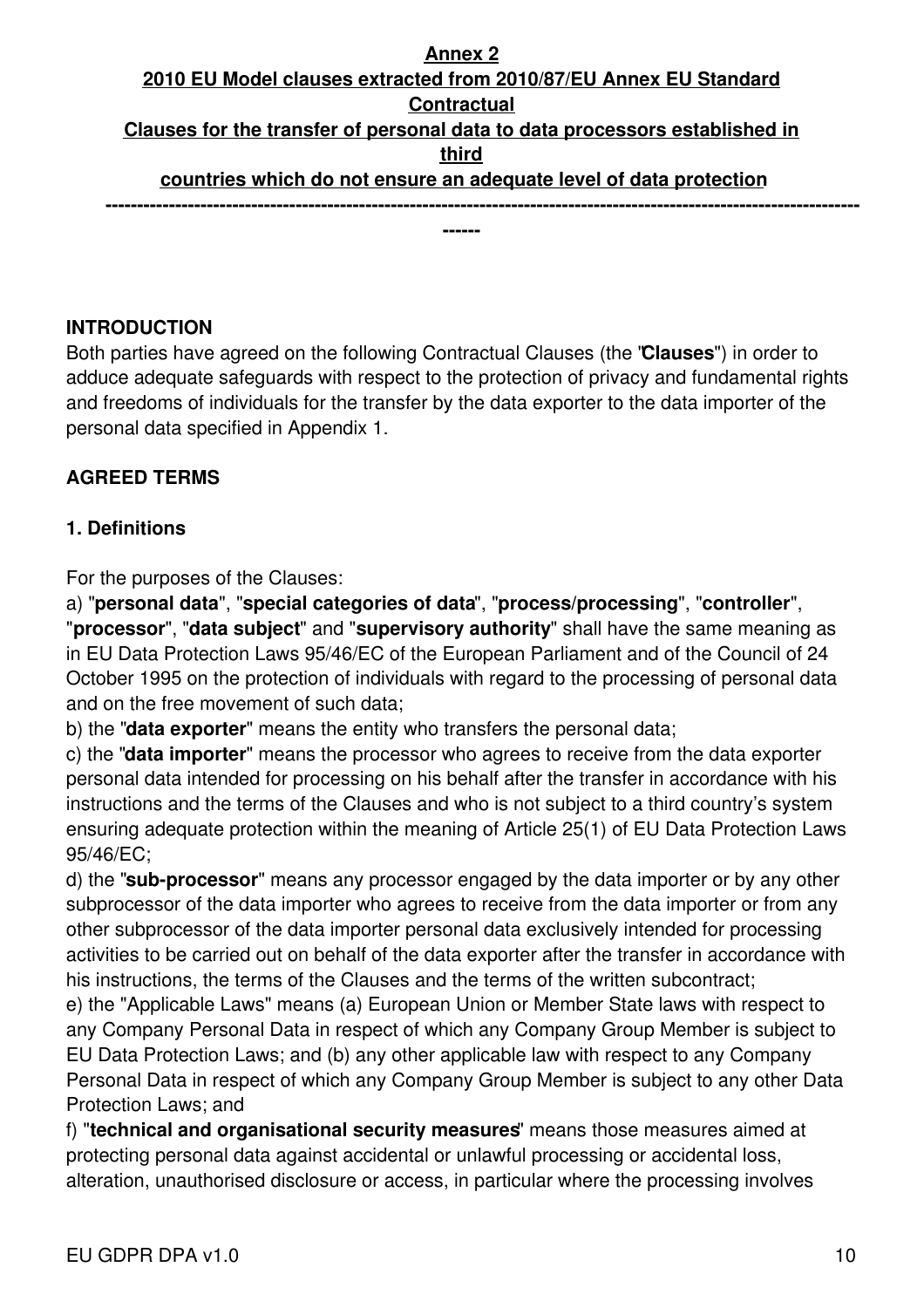the transmission of data over a network, and against all other unlawful forms of processing.

# **2. Details of the transfer**

The details of the transfer and in particular the special categories of personal data where applicable are specified in Appendix 1 which forms an integral part of the Clauses.

### **3. Third-party beneficiary clause**

3.1 The data subject can enforce against the data exporter this Clause, Clause 4.1(b) to (i), Clause 5(a) to (e), and (g) to (j), Clause 6(1) and (2), Clause 7, Clause 8(2), and Clauses 9 to 12 as third-party beneficiary.

3.2 The data subject can enforce against the data importer this Clause, Clause 5(a) to (e) and (g), Clause 6, Clause 7, Clause 8(2), and Clauses 9 to 12, in cases where the data exporter has factually disappeared or has ceased to exist in law unless any successor entity has assumed the entire legal obligations of the data exporter by contract or by operation of law, as a result of which it takes on the rights and obligations of the data exporter, in which case the data subject can enforce them against such entity.

3.3 The data subject can enforce against the sub-processor this Clause, Clause 5(a) to (e) and (g), Clause 6, Clause 7, Clause 8(2), and Clauses 9 to 12, in cases where both the data exporter and the data importer have factually disappeared or ceased to exist in law or have become insolvent, unless any successor entity has assumed the entire legal obligations of the data exporter by contract or by operation of law as a result of which it takes on the rights and obligations of the data exporter, in which case the data subject can enforce them against such entity. Such third-party liability of the sub- processor shall be limited to its own processing operations under the Clauses.

3.4 The parties do not object to a data subject being represented by an association or other body if the data subject so expressly wishes and if permitted by national law.

### **4. Obligations of the data exporter**

The data exporter agrees and warrants:

a) that the processing, including the transfer itself, of the personal data has been and will continue to be carried out in accordance with the relevant provisions of the applicable data protection law (and, where applicable, has been notified to the relevant authorities of the Member State where the data exporter is established) and does not violate the relevant provisions of that State;

b) that it has instructed and throughout the duration of the personal data-processing services will instruct the data importer to process the personal data transferred only on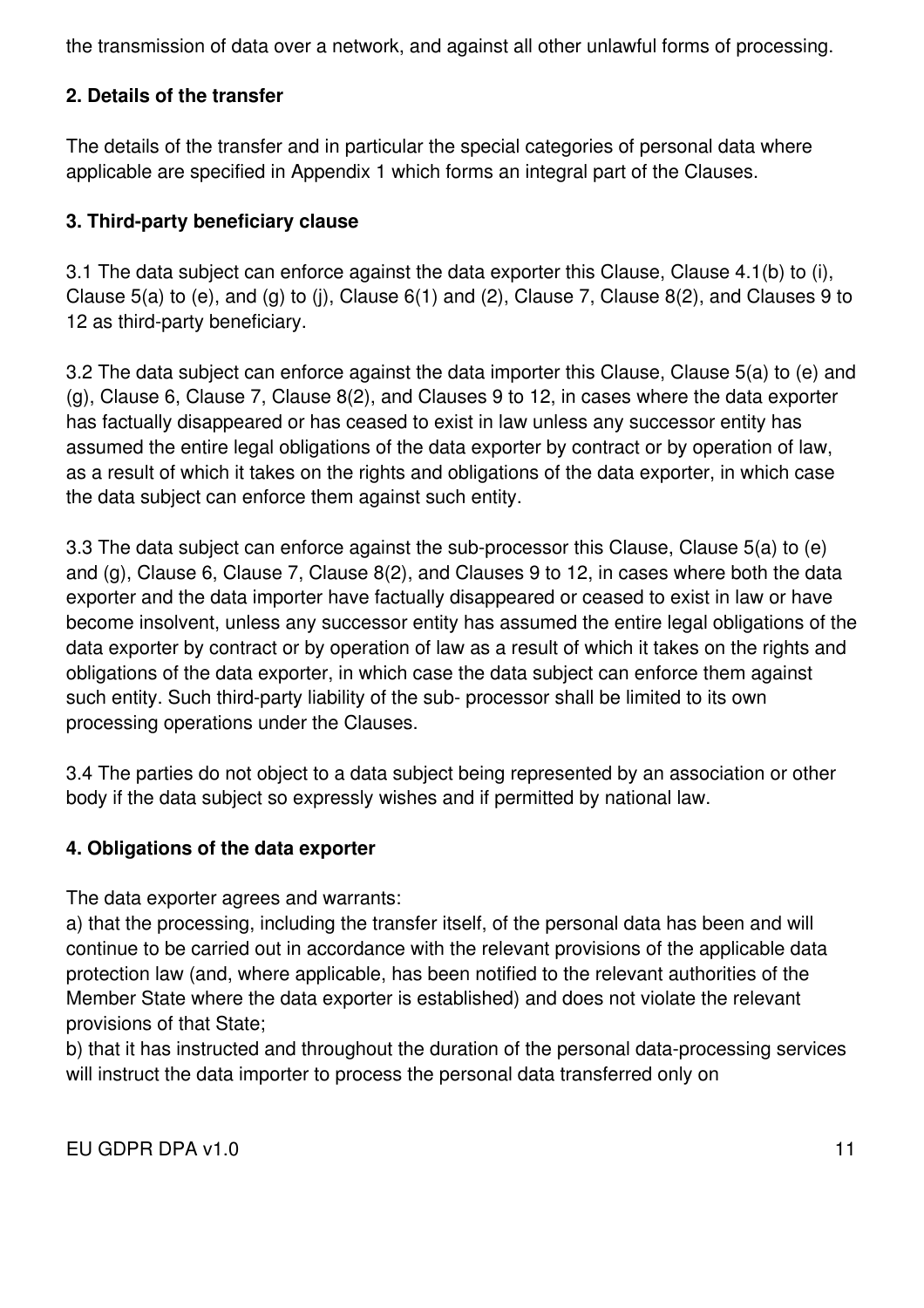the data exporter's behalf and in accordance with the applicable data protection law and the Clauses;

c) that the data importer will provide sufficient guarantees in respect of the technical and organisational security measures specified in Appendix 3 to this contract;

d) that after assessment of the requirements of the applicable data protection law, the security measures are appropriate to protect personal data against accidental or unlawful destruction or accidental loss, alteration, unauthorised disclosure or access, in particular where the processing involves the transmission of data over a network, and against all other unlawful forms of processing, and that these measures ensure a level of security appropriate to the risks presented by the processing and the nature of the data to be protected having regard to the state of the art and the cost of their implementation;

e) that it will ensure compliance with the security measures;

f) that, if the transfer involves special categories of data, the data subject has been informed or will be informed before, or as soon as possible after, the transfer that its data could be transmitted to a third country not providing adequate protection within the meaning of EU Data Protection Laws 95/46/EC;

g) to forward any notification received from the data importer or any sub-processor pursuant to Clause 5(b) and Clause 8(3) to the data protection supervisory authority if the data exporter decides to continue the transfer or to lift the suspension;

h) to make available to the data subjects upon request a copy of the Clauses, with the exception of Appendix 2, and a summary description of the security measures, as well as a copy of any contract for sub-processing services which has to be made in accordance with the Clauses, unless the Clauses or the contract contain commercial information, in which case it may remove such commercial information;

i) that, in the event of sub-processing, the processing activity is carried out in accordance with Clause 11 by a sub- processor providing at least the same level of protection for the personal data and the rights of data subject as the data importer under the Clauses; and j) that it will ensure compliance with Clause 4(a) to (i).

# **5. Obligations of the data importer**

The data importer agrees and warrants:

a) to process the personal data only on behalf of the data exporter and in compliance with its instructions and the Clauses; if it cannot provide such compliance for whatever reasons, it agrees to inform promptly the data exporter of its inability to comply, in which case the data exporter is entitled to suspend the transfer of data and/or terminate the contract; b) that it has no reason to believe that the legislation applicable to it prevents it from fulfilling the instructions received from the data exporter and its obligations under the contract and that in the event of a change in this legislation which is likely to have a substantial adverse effect on the warranties and obligations provided by the Clauses, it will promptly notify the change to the data exporter as soon as it is aware, in which case the data exporter is entitled to suspend the transfer of data and/or terminate the contract;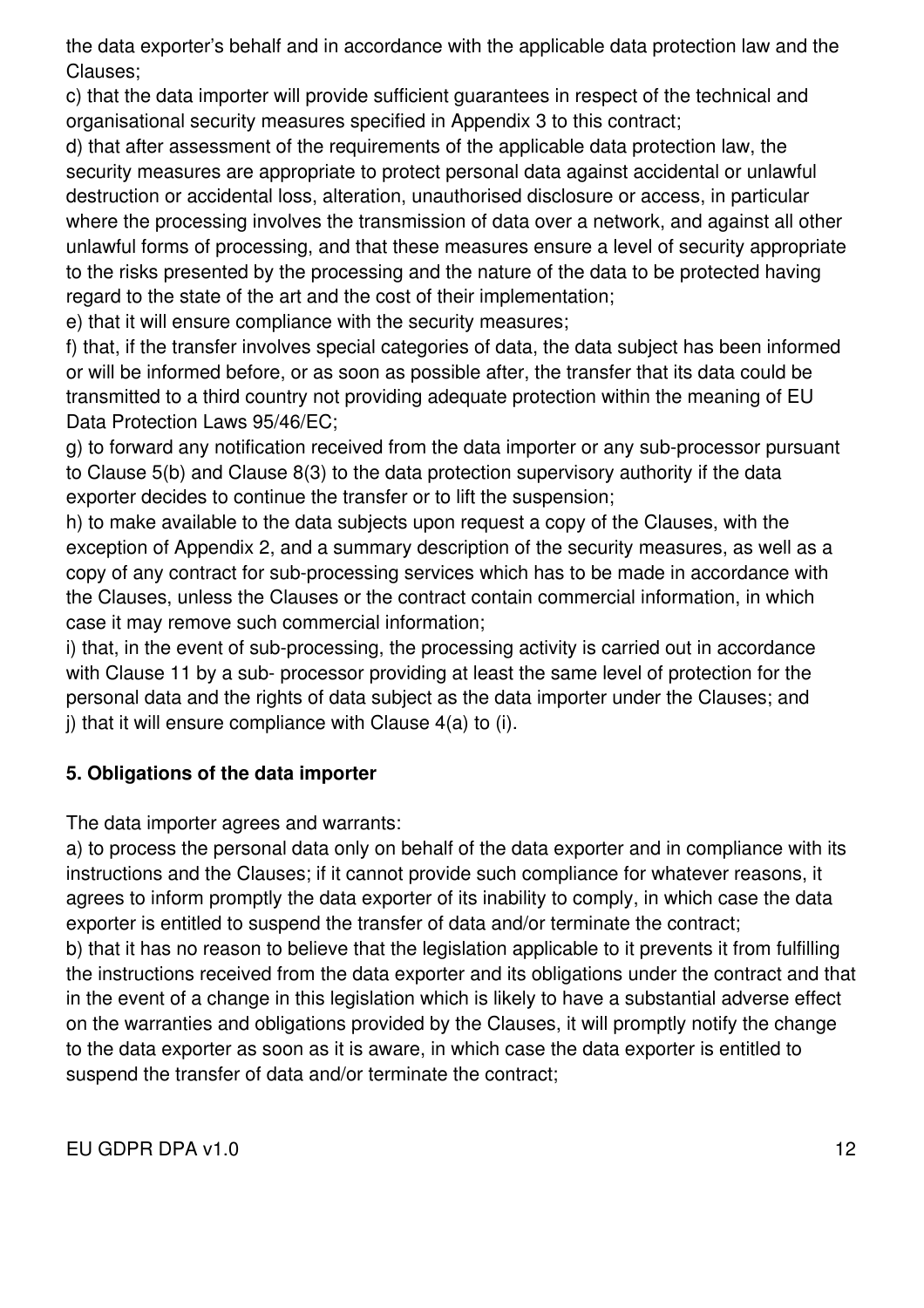c) that it has implemented the technical and organisational security measures specified in Appendix 3 before processing the personal data transferred;

d) that it will promptly notify the data exporter about:

(i) any legally binding request for disclosure of the personal data by a law enforcement authority unless otherwise prohibited, such as a prohibition under criminal law to preserve the confidentiality of a law enforcement investigation;

(ii) any accidental or unauthorised access; and

(iii) any request received directly from the data subjects without responding to that request, unless it has been otherwise authorised to do so;

e) to deal promptly and properly with all inquiries from the data exporter relating to its processing of the personal data subject to the transfer and to abide by the advice of the supervisory authority with regard to the processing of the data transferred;

f) at the request of the data exporter to submit its data-processing facilities for audit of the processing activities covered by the Clauses which shall be carried out by the data exporter or an inspection body composed of independent members and in possession of the required professional qualifications bound by a duty of confidentiality, selected by the data exporter, where applicable, in agreement with the supervisory authority;

g) to make available to the data subject upon request a copy of the Clauses, or any existing contract for sub-processing, unless the Clauses or contract contain commercial information, in which case it may remove such commercial information, with the exception of Appendix 2 which shall be replaced by a summary description of the security measures in those cases where the data subject is unable to obtain a copy from the data exporter;

h) that, in the event of sub-processing, it has previously informed the data exporter and obtained its prior written consent;

i) that the processing services by the sub-processor will be carried out in accordance with Clause 11;

j) to send promptly a copy of any sub-processor agreement it concludes under the Clauses to the data exporter.

# **6. Liability**

6.1 The parties agree that any data subject, who has suffered damage as a result of any breach of the obligations referred to in Clause 3 or in Clause 11 by any party or subprocessor is entitled to receive compensation from the data exporter for the damage suffered.

6.2 If a data subject is not able to bring a claim for compensation in accordance with paragraph 1 against the data exporter, arising out of a breach by the data importer or his subprocessor of any of their obligations referred to in Clause 3 or in Clause 11, because the data exporter has factually disappeared or ceased to exist in law or has become insolvent, the data importer agrees that the data subject may issue a claim against the data importer as if it were the data exporter, unless any successor entity has assumed the entire legal obligations of the data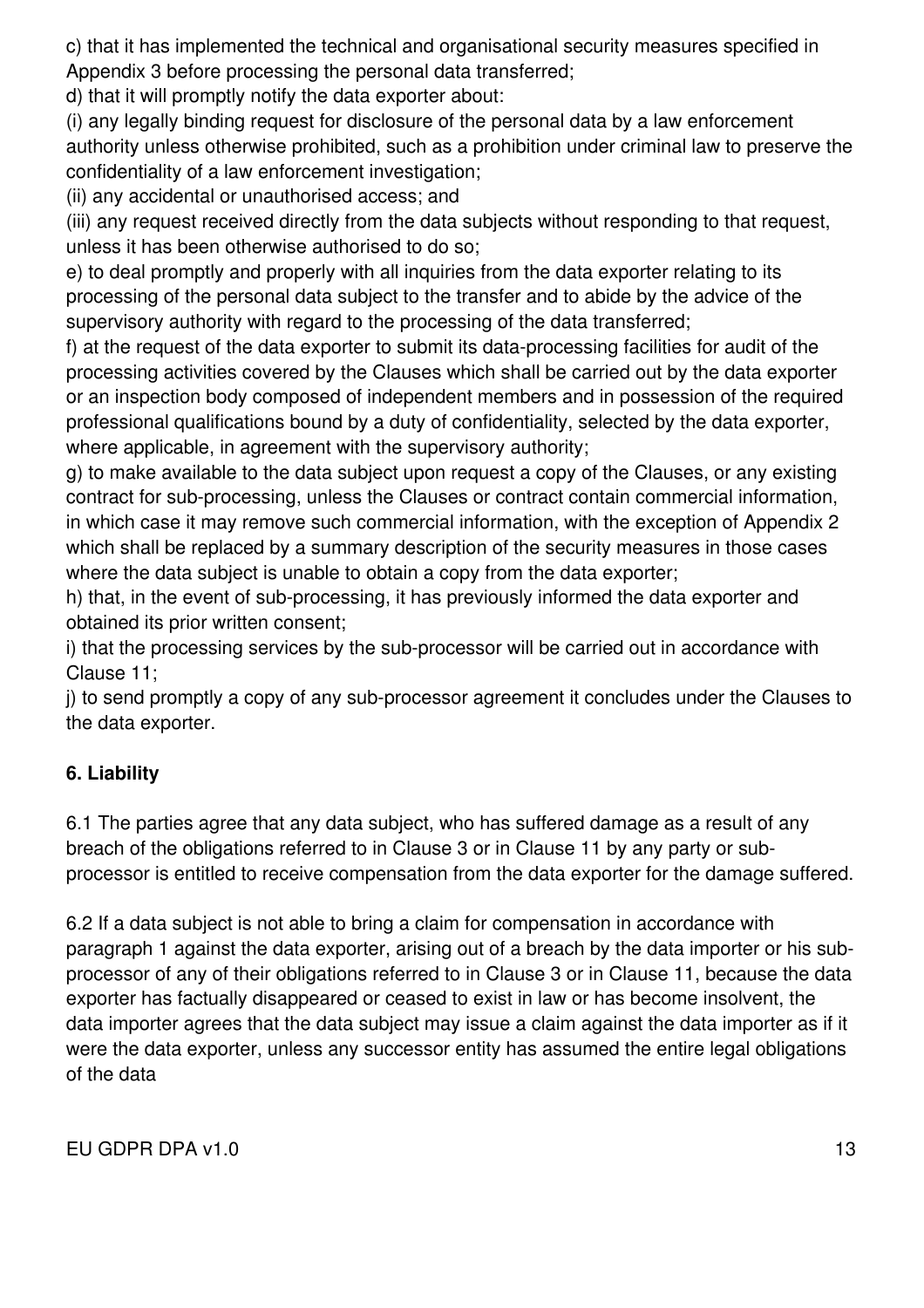exporter by contract or by operation of law, in which case the data subject can enforce its rights against such entity.

The data importer may not rely on a breach by a sub-processor of its obligations in order to avoid its own liabilities.

6.3 If a data subject is not able to bring a claim against the data exporter or the data importer referred to in paragraphs 1 and 2, arising out of a breach by the sub-processor of any of their obligations referred to in Clause 3 or in Clause 11 because both the data exporter and the data importer have factually disappeared or ceased to exist in law or have become insolvent, the sub-processor agrees that the data subject may issue a claim against the data subprocessor with regard to its own processing operations under the Clauses as if it were the data exporter or the data importer, unless any successor entity has assumed the entire legal obligations of the data exporter or data importer by contract or by operation of law, in which case the data subject can enforce its rights against such entity. The liability of the subprocessor shall be limited to its own processing operations under the Clauses.

# **7. Mediation and jurisdiction**

7.1 The data importer agrees that if the data subject invokes against it third-party beneficiary rights and/or claims compensation for damages under the Clauses, the data importer will accept the decision of the data subject:

a) to refer the dispute to mediation, by an independent person or, where applicable, by the supervisory authority;

b) to refer the dispute to the courts in the Member State in which the data exporter is established.

7.2 The parties agree that the choice made by the data subject will not prejudice its substantive or procedural rights to seek remedies in accordance with other provisions of national or international law.

# **8. Cooperation with supervisory authorities**

8.1 The data exporter agrees to deposit a copy of this contract with the supervisory authority if it so requests or if such deposit is required under the applicable data protection law.

8.2 The parties agree that the supervisory authority has the right to conduct an audit of the data importer, and of any sub-processor, which has the same scope and is subject to the same conditions as would apply to an audit of the data exporter under the applicable data protection law.

8.3 The data importer shall promptly inform the data exporter about the existence of legislation applicable to it or any sub-processor preventing the conduct of an audit of the data importer, or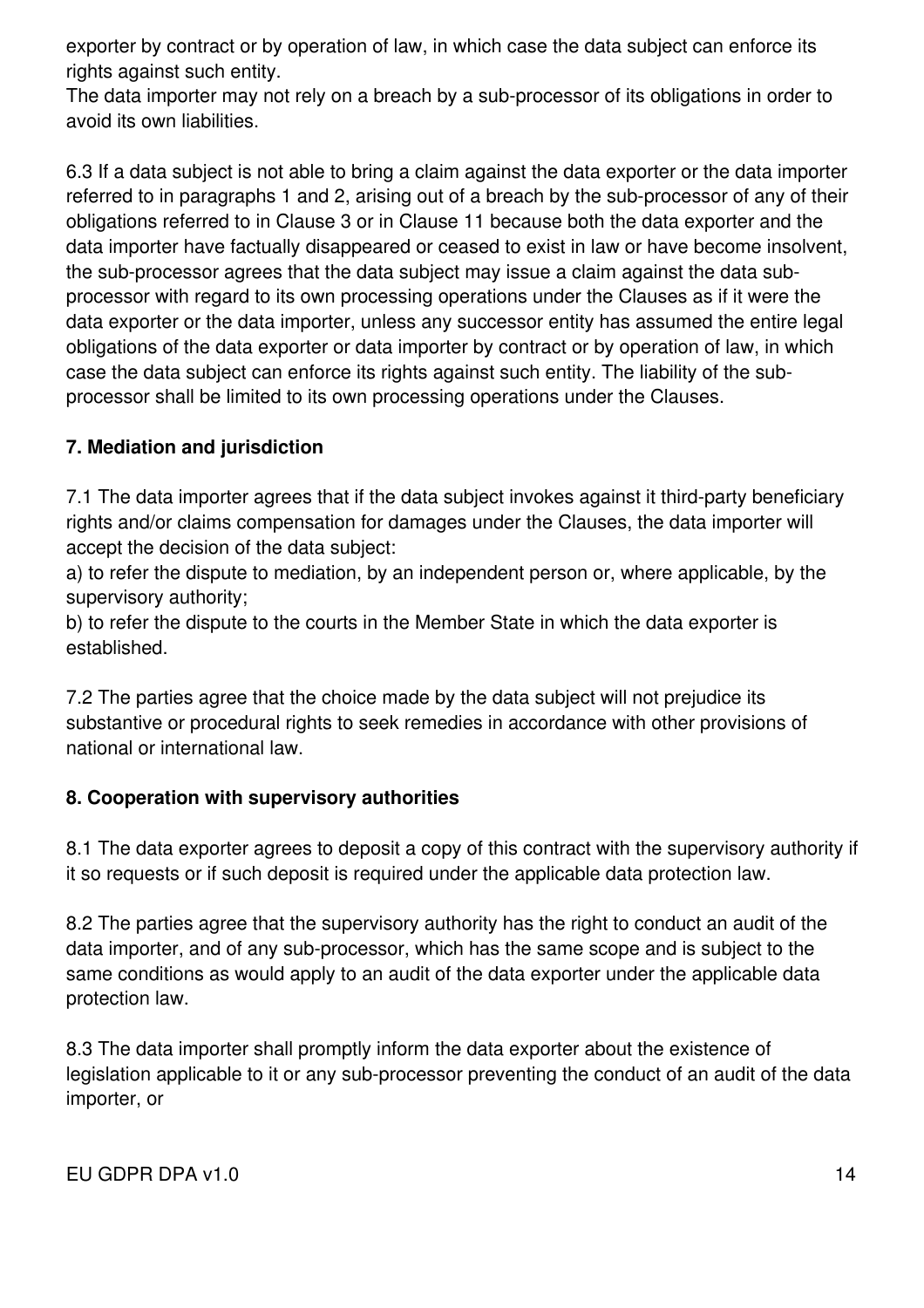any sub-processor, pursuant to paragraph 2. In such a case the data exporter shall be entitled to take the measures foreseen in Clause 5(b).

### **9. Governing law**

The Clauses shall be governed by the laws of the Member State in which the data exporter is established.

### **10. Variation of the contract**

The parties undertake not to vary or modify the Clauses. This does not preclude the parties from adding clauses on business related issues where required as long as they do not contradict the Clause.

### **11. Sub-processing**

11.1 The data importer shall not subcontract any of its processing operations performed on behalf of the data exporter under the Clauses without the prior written consent of the data exporter. Where the data importer subcontracts its obligations under the Clauses, with the consent of the data exporter, it shall do so only by way of a written agreement with the subprocessor which imposes the same obligations on the sub-processor as are imposed on the data importer under the Clauses. Where the sub-processor fails to fulfill its data protection obligations under such written agreement the data importer shall remain fully liable to the data exporter for the performance of the sub-processor's obligations under such agreement.

11.2 The prior written contract between the data importer and the sub-processor shall also provide for a third party beneficiary clause as laid down in Clause 3 for cases where the data subject is not able to bring the claim for compensation referred to in paragraph 1 of Clause 6 against the data exporter or the data importer because they have factually disappeared or have ceased to exist in law or have become insolvent and no successor entity has assumed the entire legal obligations of the data exporter or data importer by contract or by operation of law. Such third-party liability of the sub-processor shall be limited to its own processing operations under the Clauses.

11.3 The provisions relating to data protection aspects for sub-processing of the contract referred to in paragraph 1 shall be governed by the law of the Member State in which the data exporter is established.

11.4 The data exporter shall keep a list of sub-processing agreements concluded under the Clauses and notified by the data importer pursuant to Clause 5.1(j), which shall be updated at least once a year. The list shall be available to the data exporter's data protection supervisory authority.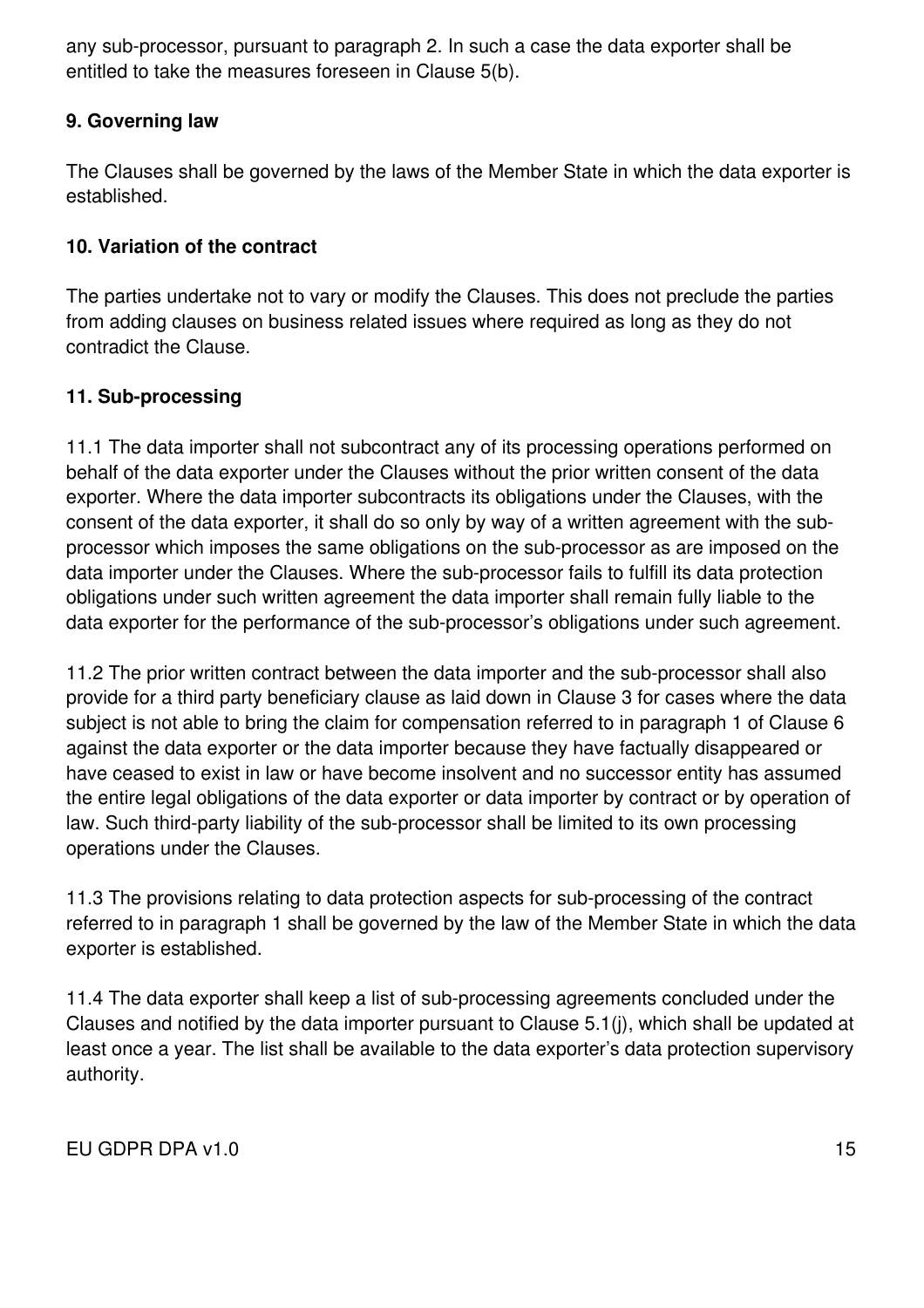### **12. Obligation after the termination of personal data-processing services**

12.1 The parties agree that on the termination of the provision of data-processing services, the data importer and the sub-processor shall, at the choice of the data exporter, return all the personal data transferred and the copies thereof to the data exporter or shall destroy all the personal data and certify to the data exporter that it has done so, unless legislation imposed upon the data importer prevents it from returning or destroying all or part of the personal data transferred. In that case, the data importer warrants that it will guarantee the confidentiality of the personal data transferred and will not actively process the personal data transferred anymore.

12.2 The data importer and the sub-processor warrant that upon request of the data exporter and/or of the supervisory authority, it will submit its data-processing facilities for an audit of the measures referred to in paragraph 1.

This agreement has been entered into on the date shown at the beginning of the first page of this agreement.

| Saddles 'n Arts |                                               | JOTFORM, INC.  |                                                           |
|-----------------|-----------------------------------------------|----------------|-----------------------------------------------------------|
| BY              | 27.46                                         | BY             | Aytekin Tank<br>CEO, Jotgann Inc                          |
| <b>NAME</b>     | Karin Däubler                                 | <b>NAME</b>    | <b>Aytekin Tank</b>                                       |
| <b>TITLE</b>    | Owner                                         | TITLE          | CEO                                                       |
| <b>ADDRESS</b>  | Volkhardtsmühle 1<br>Berglen<br>Germany 73663 | <b>ADDRESS</b> | 111 Pine St. Suite 1815<br>San Francisco<br>CA 94111, USA |
| <b>DATE</b>     | May 23, 2018                                  | <b>DATE</b>    | May 23, 2018                                              |
| <b>EMAIL</b>    | contact@saddlesnarts.com                      |                |                                                           |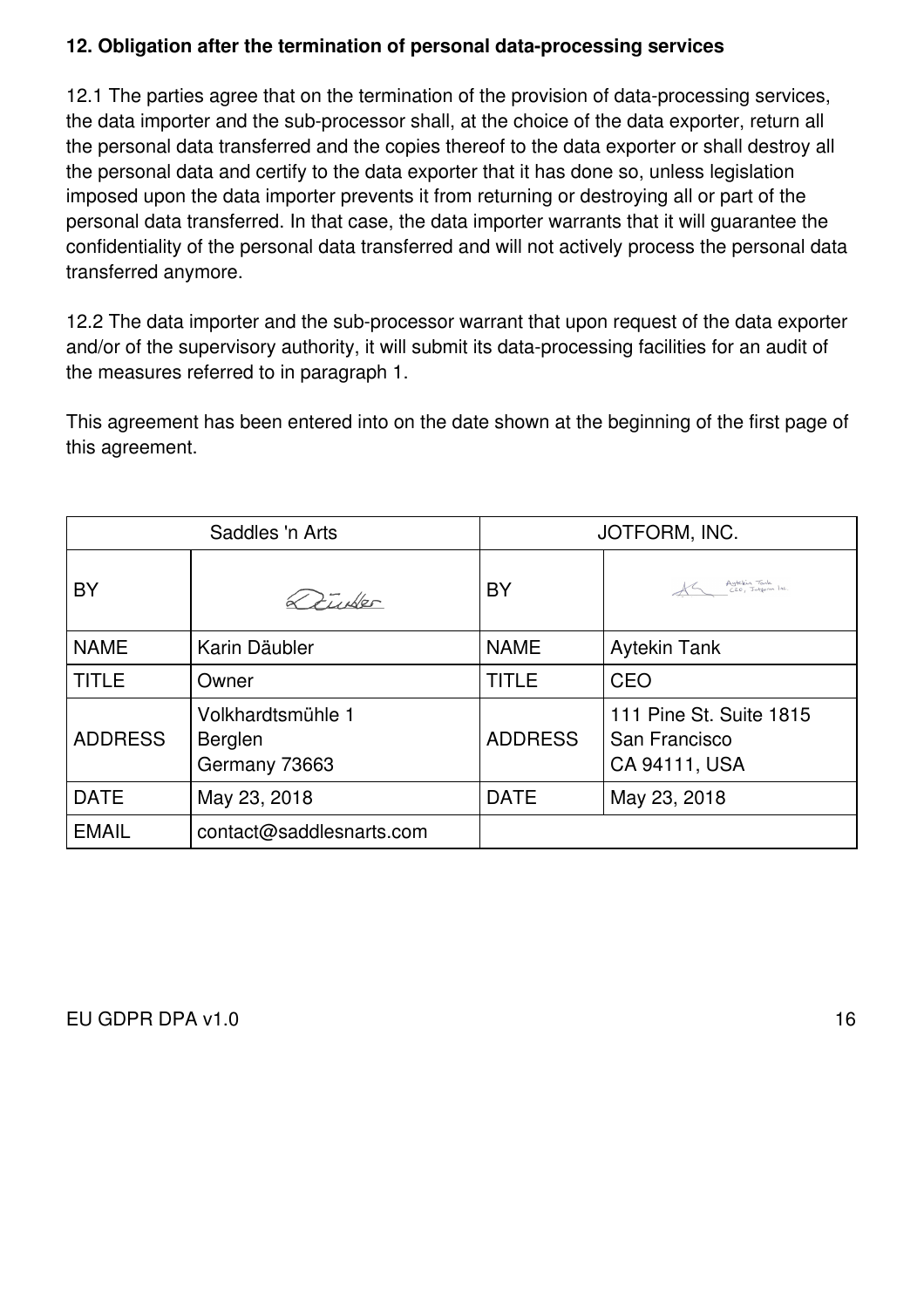### **Appendix 1 to the Standard Contractual Clauses**

This Appendix forms part of the Clauses and must be completed and signed by the parties. The Member States may complete or specify, according to their national procedures, any additional necessary information to be contained in this Appendix.

#### **Data exporter**

The data exporter is (please specify briefly your activities relevant to the transfer): The (i) legal entity that has created an account with JotForm, Inc. ("**JotForm**") for provision of the Service, and executed the Clauses as a data exporter and, (ii) all affiliates of such entity established within the EEA, which have purchased services from JotForm or its Affiliates.

### **Data importer**

The data importer is (please specify briefly activities relevant to the transfer): JotForm, which processes Personal Data upon the instruction of the data exporter in accordance with the terms of the agreement between the data exporter and JotForm.

### **Data subjects**

The personal data transferred concern the following categories of data subjects (please specify):

The data exporter may submit Personal Data to JotForm and its Affiliates, the extent of which is determined and controlled by the data exporter in its sole discretion, and which may include, but is not limited to Personal Data relating to the following categories of data subjects:

• Prospective customers, customers, resellers, referrers, business partners, and vendors of the data exporter (who are natural persons);

• Employees or contact persons of the data exporter's prospective customers, customers, resellers, referrers, subcontractors, business partners, and vendors (who are natural persons);

• Employees, agents, advisors, and freelancers of the data exporter (who are natural persons); and/or

• Natural persons authorized by the data exporter to use the services provided by JotForm, Inc. to the data exporter.

# **Categories of data**

The personal data transferred concern the following categories of data (please specify): The data exporter may submit Personal Data to JotForm, Inc. and its Affiliates, the extent of which is determined and controlled by the data exporter in its sole discretion, and which may include, but is not limited to, the following categories of Personal Data:

• Names, titles, position, employer, contact information (email, phone, fax, physical address etc.), identification data, professional life data, personal life data, connection data, or localization data (including IP addresses).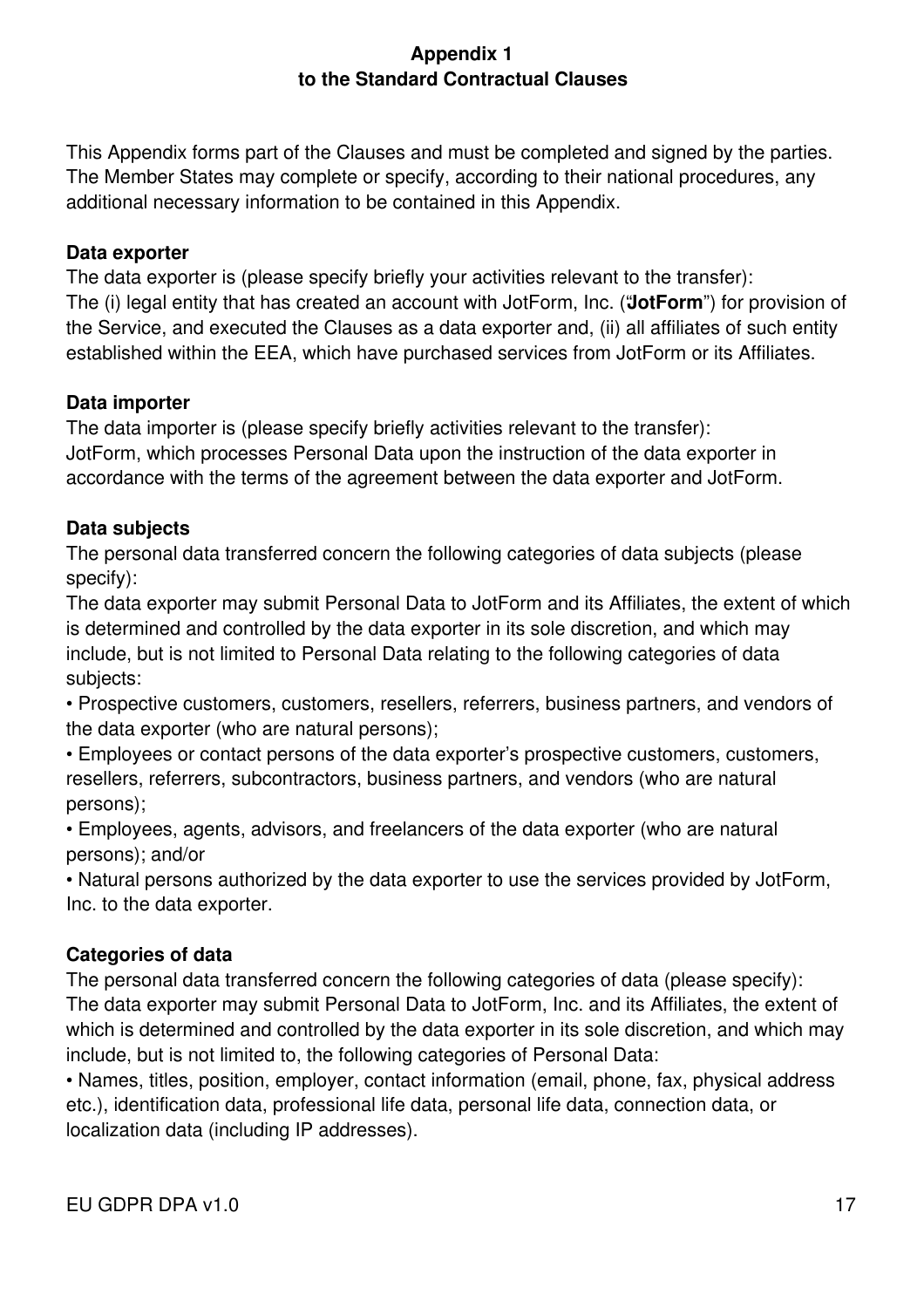### **Special categories of data (if appropriate)**

The personal data transferred concern the following special categories of data : The data exporter may submit special categories of data to JotForm and its Affiliates, the extent of which is determined and controlled by the data exporter in its sole discretion. Such special categories of data include, but may not be limited to, Personal Data with information revealing racial or ethnic origins, political opinions, religious or philosophical beliefs, tradeunion membership, and the processing of data concerning an individual's health or sex life.

#### **Processing operations**

The personal data transferred will be subject to the following basic processing activities: The objective of the processing of Personal Data by JotForm is to provide the Service, pursuant to the Main Agreement.

| Saddles 'n Arts |                                               | JOTFORM, INC.  |                                                           |
|-----------------|-----------------------------------------------|----------------|-----------------------------------------------------------|
| BY              | $\approx$ 2 $\frac{1}{2}$ where               | BY             | AG Aytekin Tank<br>CEO, Jotzonn Inc                       |
| <b>NAME</b>     | Karin Däubler                                 | <b>NAME</b>    | <b>Aytekin Tank</b>                                       |
| <b>TITLE</b>    | Owner                                         | TITLE          | CEO                                                       |
| <b>ADDRESS</b>  | Volkhardtsmühle 1<br>Berglen<br>Germany 73663 | <b>ADDRESS</b> | 111 Pine St. Suite 1815<br>San Francisco<br>CA 94111, USA |
| <b>DATE</b>     | May 23, 2018                                  | <b>DATE</b>    | May 23, 2018                                              |
| <b>EMAIL</b>    | contact@saddlesnarts.com                      |                |                                                           |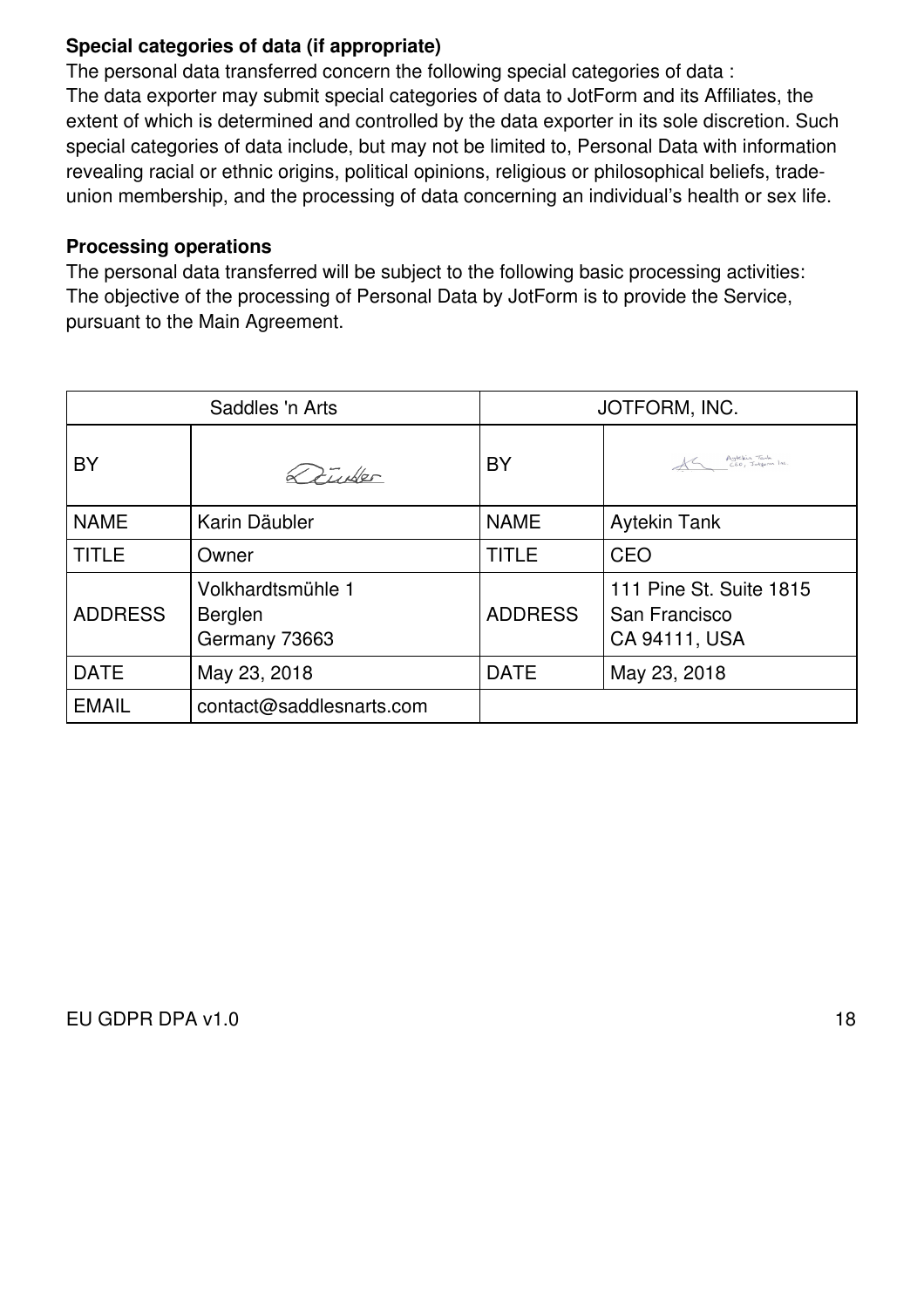### **Appendix 2 to the Standard Contractual Clauses**

This Appendix forms part of the Clauses and must be completed and signed by the parties.

**Description of the technical and organisational security measures implemented by the data importer in accordance with Clauses 4(d) and 5(c) (or document/legislation attached):**

See Annex 3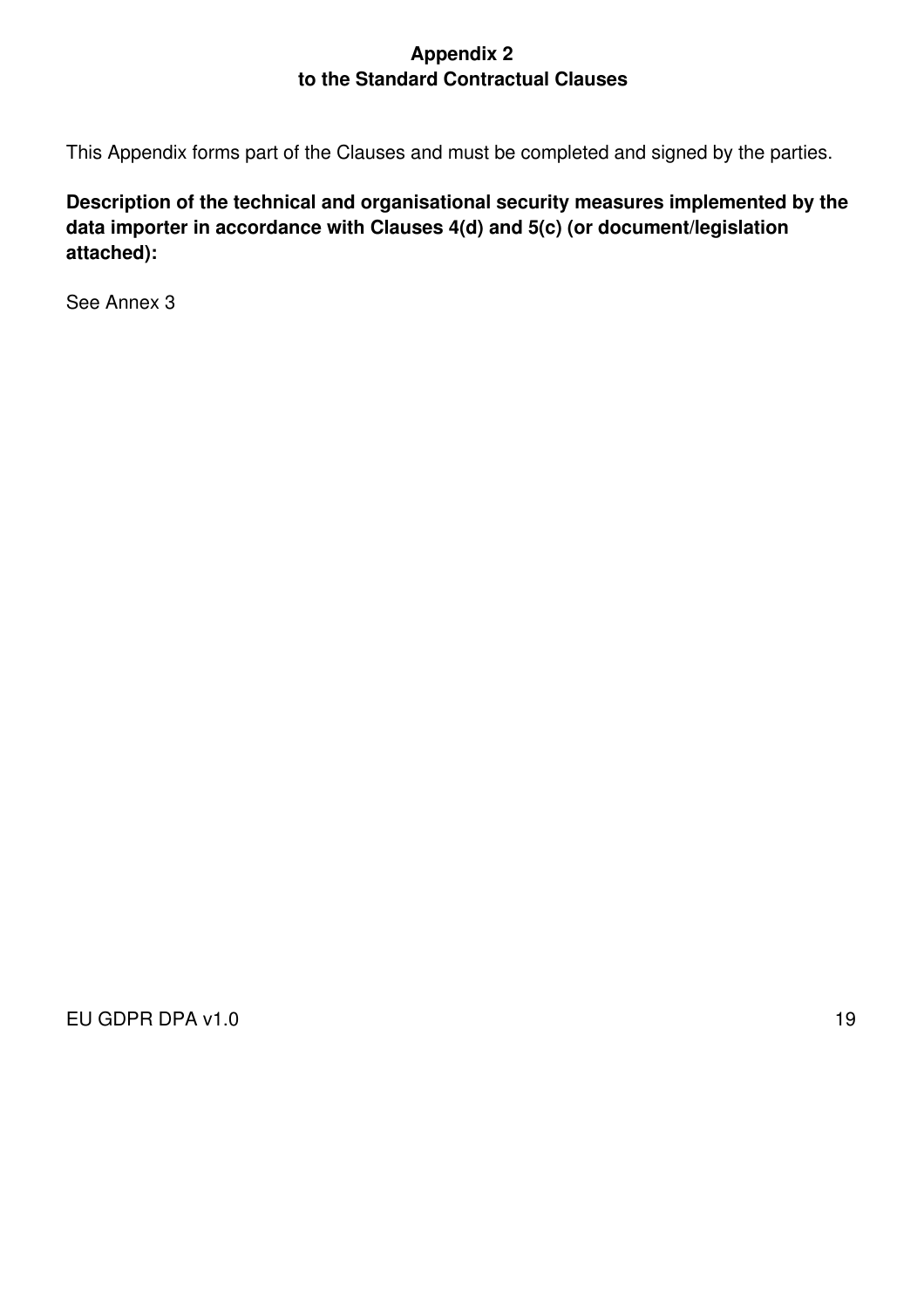# **Annex 3 Security Measures**

A. Data importer/sub-processor has implemented and shall maintain a security program in accordance with industry standards.

B. More specifically, data importer/sub-processor's security program shall include:

# **Access Control of Processing Areas**

Data importer/sub-processor implements suitable measures in order to prevent unauthorized persons from gaining access to the data processing equipment (namely telephones, database and application servers and related hardware) where the personal data are processed or used, including:

- establishing security areas;
- protection and restriction of access paths;
- establishing access authorizations for employees and third parties, including the respective documentation;

• all access to the data center where personal data are hosted is logged, monitored, and tracked; and

• the data center where personal data are hosted is secured by appropriate security measures.

# **Access Control to Data Processing Systems**

Data importer/sub-processor implements suitable measures to prevent their data processing systems from being used by unauthorized persons, including:

• use of adequate encryption technologies;

• identification of the terminal and/or the terminal user to the data importer/sub-processor and processing systems;

• automatic temporary lock-out of user terminal if left idle, identification and password required to reopen;

• automatic temporary lock-out of the user ID when several erroneous passwords are entered, log file of events, monitoring of break-in-attempts (alerts); and

• all access to data content is logged, monitored, and tracked.

# **Access Control to Use Specific Areas of Data Processing Systems**

Data importer/sub-processor commits that the persons entitled to use their data processing system are only able to access the data within the scope and to the extent covered by their respective access permission (authorization) and that personal data cannot be read, copied or modified or removed without authorization. This shall be accomplished by various measures including:

• employee policies and training in respect of each employee's access rights to the personal data;

• allocation of individual terminals and /or terminal user, and identification characteristics exclusive to specific functions;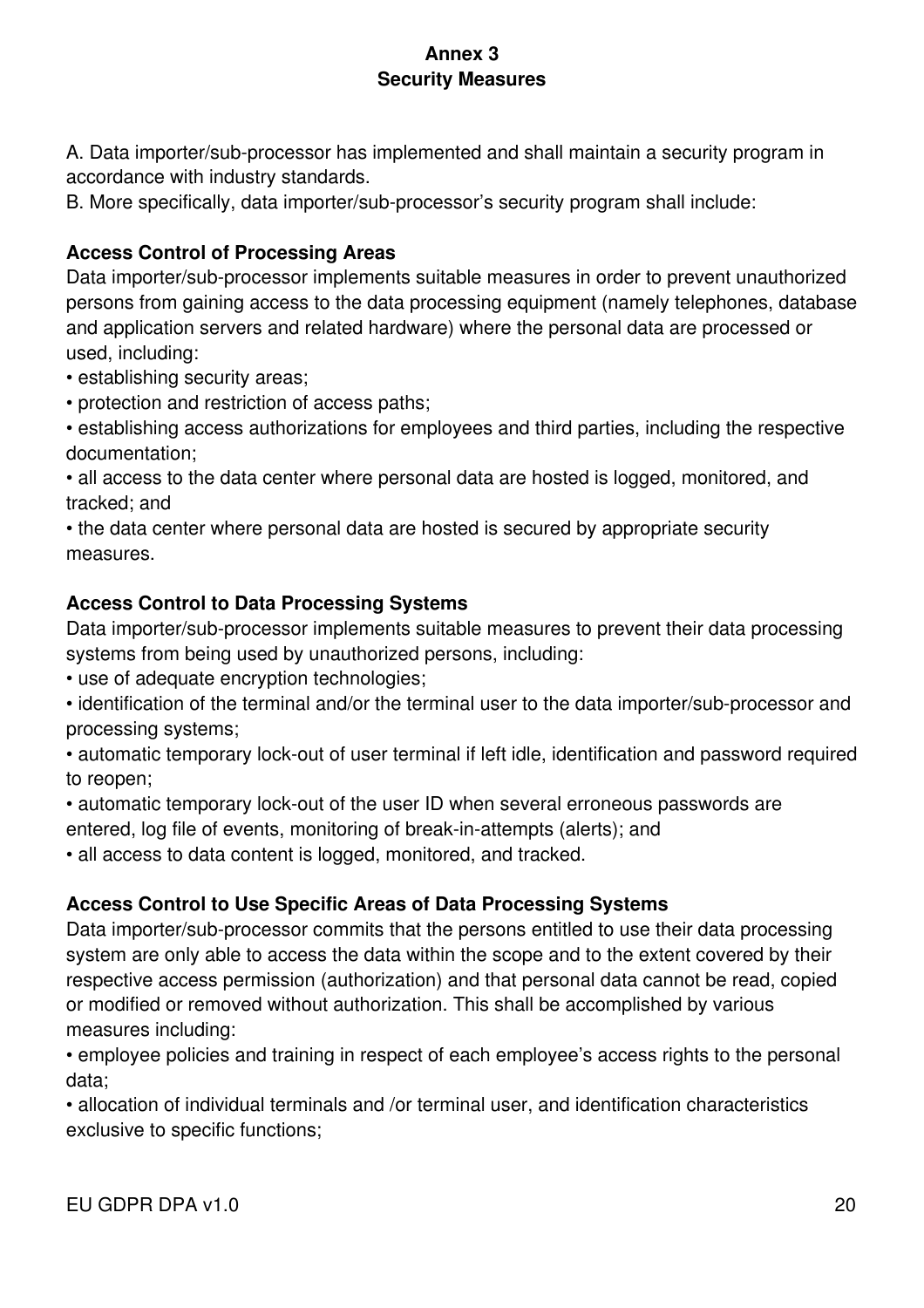• monitoring capability in respect of individuals who delete, add or modify the personal data;

• release of data only to authorized persons, including allocation of differentiated access rights and roles;

- use of adequate encryption technologies; and
- control of files, controlled and documented destruction of data.

# **Availability Control**

Data importer/sub-processor implements suitable measures to ensure that personal data are protected from accidental destruction or loss, including:

• infrastructure redundancy; and

• backup is stored at an alternative site and available for restore in case of failure of the primary system.

### **Transmission Control**

Data importer/sub-processor implements suitable measures to prevent the personal data from being read, copied, altered or deleted by unauthorized parties during the transmission thereof or during the transport of the data media. This is accomplished by various measures including:

• use of adequate firewall, VPN and encryption technologies to protect the gateways and pipelines through which the data travels;

- certain highly confidential employee data (e.g., personally identifiable information such as National ID numbers, credit or debit card numbers) is also encrypted within the system; and
- providing user alert upon incomplete transfer of data (end to end check); and
- as far as possible, all data transmissions are logged, monitored and tracked.

### **Input Control**

Data importer/sub-processor implements suitable input control measures, including:

- an authorization policy for the input, reading, alteration and deletion of data;
- authentication of the authorized personnel;
- protective measures for the data input into memory, as well as for the reading, alteration and deletion of stored data;
- utilization of unique authentication credentials or codes (passwords);
- providing that entries to data processing facilities (the rooms housing the computer hardware and related equipment) are kept locked;
- automatic log-off of user ID's that have not been used for a substantial period of time; and
- proof established within data importer/sub-processor's organization of the input authorization; and

• electronic recording of entries.

### **Separation of Processing for different Purposes**

Data importer/sub-processor implements suitable measures to ensure that data collected for different purposes can be processed separately, including:

- access to data is separated through application security for the appropriate users;
- modules within the data importer/sub-processor's database separate which data is used for which purpose, i.e. by functionality and function;